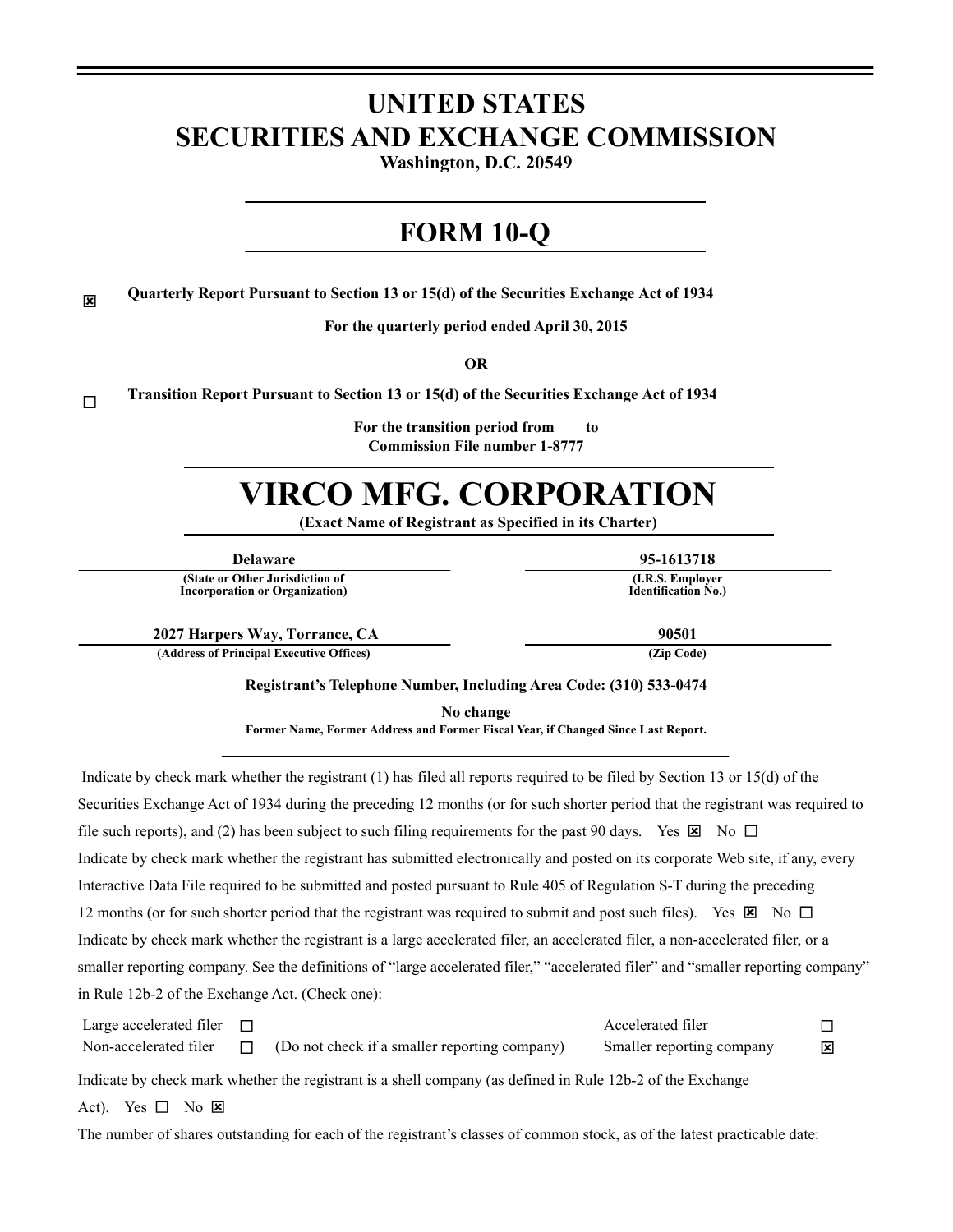Common Stock, \$.01 par value — 14,852,640 shares as of June 5, 2015.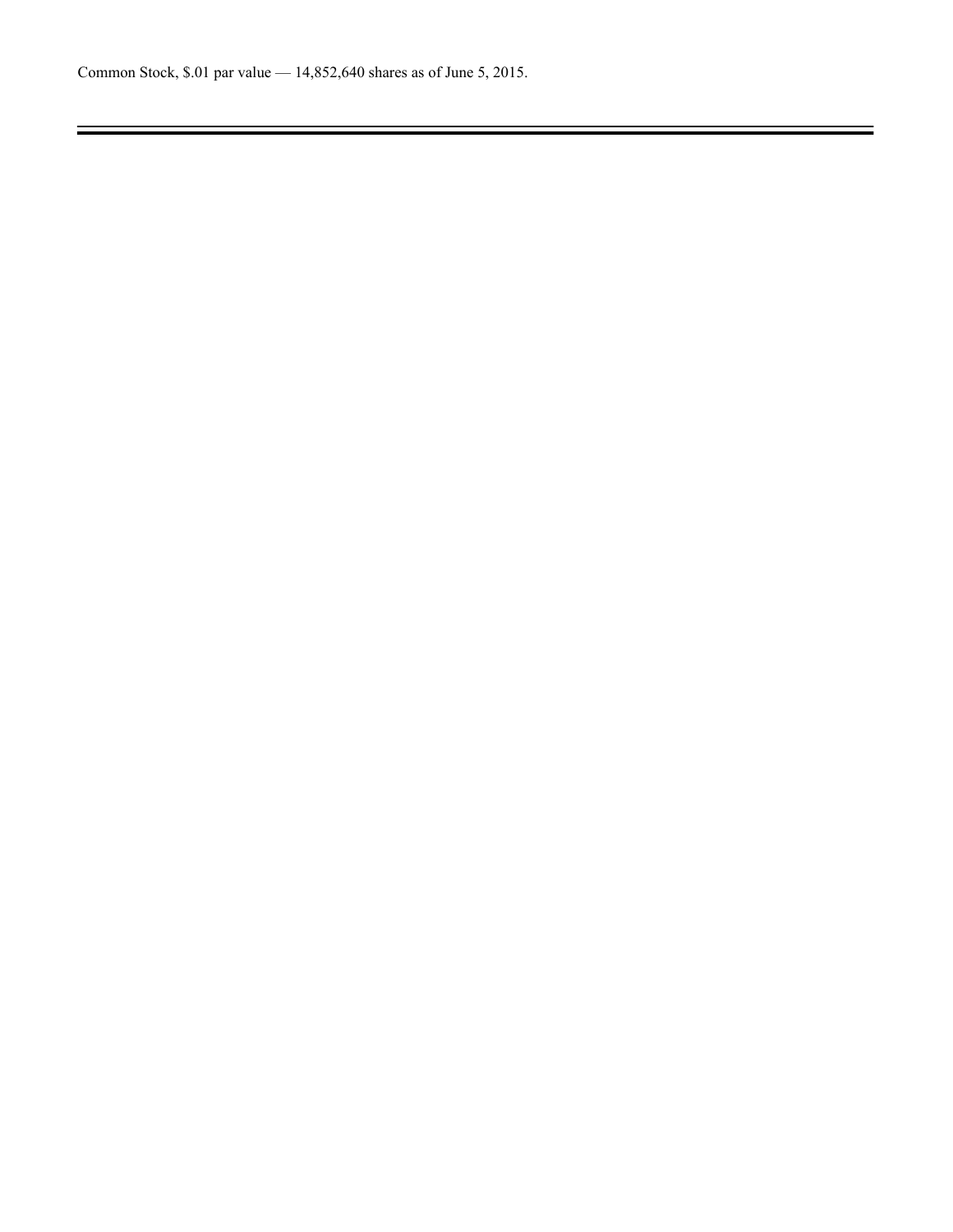## **TABLE OF CONTENTS**

| Part I. Financial Information                                                                                           | $\overline{3}$  |
|-------------------------------------------------------------------------------------------------------------------------|-----------------|
| Item 1. Financial Statements                                                                                            | $\overline{3}$  |
| Unaudited condensed consolidated balance sheets - April 30, 2015, January 31, 2015 and April 30, 2014                   | $\overline{3}$  |
| Unaudited condensed consolidated statements of operations - Three months ended April 2015 and 2014                      | $\overline{2}$  |
| Unaudited condensed consolidated statements of comprehensive income (loss) - Three months ended April 30,               | $\underline{6}$ |
| 2015 and 2014<br><b>Let Condensed consolidated statements of cash flows -Three months ended April 30, 2015 and 2014</b> | $\overline{1}$  |
| Notes to unaudited condensed consolidated financial statements - April 30, 2015                                         | 8               |
| Item 2. Management's Discussion and Analysis of Financial Condition and Results of Operations                           | 13              |
| Item 3. Quantitative and Qualitative Disclosures about Market Risk                                                      | 14              |
| Item 4. Controls and Procedures                                                                                         | 14              |
| Part II. Other Information                                                                                              | 15              |
| Item 1. Legal Proceedings                                                                                               | 15              |
| Item 1A. Risk Factors                                                                                                   | 15              |
| Item 2. Unregistered Sales of Equity Securities, Use of Proceeds and Issuer Purchases of Equity Securities              | 15              |
| Item 3. Defaults Upon Senior Securities                                                                                 | 15              |
| Item 4. Mine Safety Disclosures                                                                                         | 15              |
| Item 5. Other Information                                                                                               | 15              |
| Item 6. Exhibits                                                                                                        | 15              |
| EX-31.1                                                                                                                 |                 |
| EX-31.2                                                                                                                 |                 |
| EX-32.1                                                                                                                 |                 |
| <b>EX-101 INSTANCE DOCUMENT</b>                                                                                         |                 |
| <b>EX-101 SCHEMA DOCUMENT</b>                                                                                           |                 |
| <b>EX-101 CALCULATION LINKBASE DOCUMENT</b>                                                                             |                 |
|                                                                                                                         |                 |

EX-101 LABELS LINKBASE DOCUMENT

EX-101 PRESENTATION LINKBASE DOCUMENT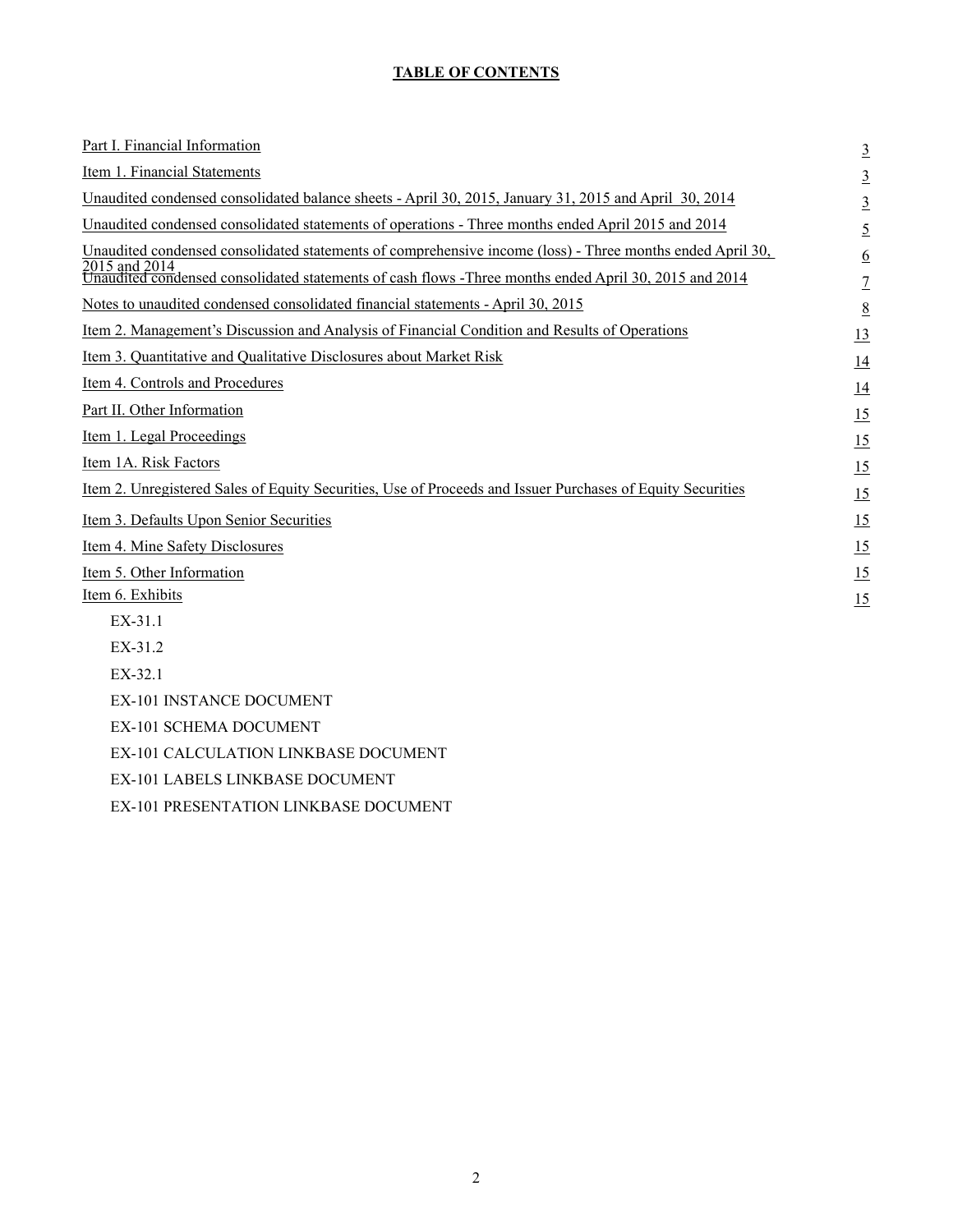#### **Condensed Consolidated Balance Sheets**

<span id="page-3-2"></span><span id="page-3-1"></span><span id="page-3-0"></span>

|                                                | 4/30/2015                        | 1/31/2015                         | 4/30/2014               |
|------------------------------------------------|----------------------------------|-----------------------------------|-------------------------|
|                                                |                                  | (In thousands, except share data) |                         |
|                                                | Unaudited<br>(Note 1)            |                                   | Unaudited<br>(Note 1)   |
| Assets                                         |                                  |                                   |                         |
| Current assets                                 |                                  |                                   |                         |
| Cash                                           | $\boldsymbol{\mathsf{S}}$<br>580 | $\mathcal{S}$<br>470              | $\mathcal{S}$<br>1,471  |
| Trade accounts receivables, net                | 9,798                            | 10,614                            | 8,914                   |
| Other receivables                              | 39                               | 43                                | 75                      |
| Income tax receivable                          | 258                              | 267                               | 311                     |
| Inventories                                    |                                  |                                   |                         |
| Finished goods                                 | 12,680                           | 5,602                             | 13,175                  |
| Work in process                                | 19,136                           | 11,487                            | 18,775                  |
| Raw materials and supplies                     | 10,434                           | 9,589                             | 9,642                   |
|                                                | 42,250                           | 26,678                            | 41,592                  |
| Deferred tax assets, net                       | 156                              | 156                               | 203                     |
| Prepaid expenses and other current assets      | 1,597                            | 743                               | 1,924                   |
| Total current assets                           | 54,678                           | 38,971                            | 54,490                  |
| Property, plant and equipment                  |                                  |                                   |                         |
| Land                                           | 1,671                            | 1,671                             | 1,671                   |
| Land improvements                              | 851                              | 851                               | 1,193                   |
| Buildings and building improvements            | 46,443                           | 47,047                            | 47,290                  |
| Machinery and equipment                        | 108,533                          | 110,060                           | 113,948                 |
| Leasehold improvements                         | 1,909                            | 1,909                             | 2,177                   |
|                                                | 159,407                          | 161,538                           | 166,279                 |
| Less accumulated depreciation and amortization | 124,114                          | 126,317                           | 130,376                 |
| Net property, plant and equipment              | 35,293                           | 35,221                            | 35,903                  |
| Deferred tax assets, net                       | 601                              | 624                               | 611                     |
| Other assets                                   | 6,981                            | 6,995                             | 6,851                   |
| Total assets                                   | \$<br>97,553                     | \$<br>81,811                      | $\mathcal{S}$<br>97,855 |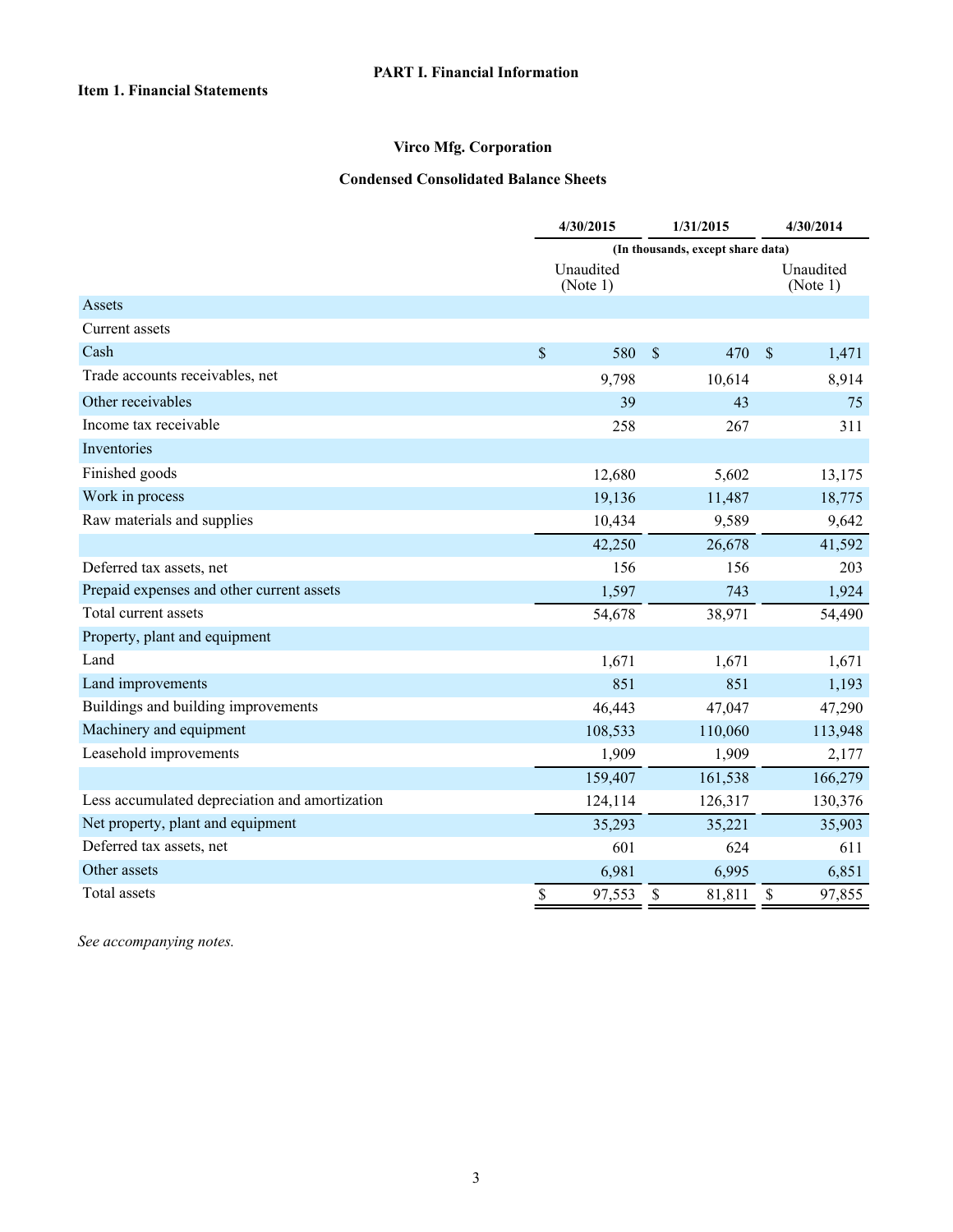## **Condensed Consolidated Balance Sheets**

|                                                                                                                                                       | 4/30/2015             |                                   | 1/31/2015 |    | 4/30/2014             |
|-------------------------------------------------------------------------------------------------------------------------------------------------------|-----------------------|-----------------------------------|-----------|----|-----------------------|
|                                                                                                                                                       |                       | (In thousands, except share data) |           |    |                       |
|                                                                                                                                                       | Unaudited<br>(Note 1) |                                   |           |    | Unaudited<br>(Note 1) |
| Liabilities                                                                                                                                           |                       |                                   |           |    |                       |
| <b>Current liabilities</b>                                                                                                                            |                       |                                   |           |    |                       |
| Accounts payable                                                                                                                                      | \$<br>15,931          | $\boldsymbol{\mathsf{S}}$         | 9,901     | \$ | 16,640                |
| Accrued compensation and employee benefits                                                                                                            | 4,054                 |                                   | 4,199     |    | 3,865                 |
| Current portion of long-term debt                                                                                                                     | 14,691                |                                   | 3,366     |    | 14,586                |
| Deferred tax liabilities                                                                                                                              |                       |                                   |           |    |                       |
| Other accrued liabilities                                                                                                                             | 4,793                 |                                   | 3,939     |    | 5,348                 |
| Total current liabilities                                                                                                                             | 39,469                |                                   | 21,405    |    | 40,439                |
| Non-current liabilities                                                                                                                               |                       |                                   |           |    |                       |
| Accrued self-insurance retention                                                                                                                      | 2,503                 |                                   | 1,730     |    | 2,539                 |
| Accrued pension expenses                                                                                                                              | 28,447                |                                   | 28,986    |    | 23,538                |
| Income tax payable                                                                                                                                    | 45                    |                                   | 42        |    | 44                    |
| Long-term debt, less current portion                                                                                                                  | 6,153                 |                                   | 6,153     |    | 6,000                 |
| Other accrued liabilities                                                                                                                             | 924                   |                                   | 922       |    | 1,090                 |
| Total non-current liabilities                                                                                                                         | 38,072                |                                   | 37,833    |    | 33,211                |
| Commitments and contingencies                                                                                                                         |                       |                                   |           |    |                       |
| Stockholders' equity                                                                                                                                  |                       |                                   |           |    |                       |
| Preferred stock:                                                                                                                                      |                       |                                   |           |    |                       |
| Authorized 3,000,000 shares, \$.01 par value; none issued or<br>outstanding                                                                           |                       |                                   |           |    |                       |
| Common stock:                                                                                                                                         |                       |                                   |           |    |                       |
| Authorized 25,000,000 shares, \$.01 par value; issued and outstanding<br>14,852,640 shares at 4/30/2015 and 1/30/2015; and 14,718,414 at<br>4/30/2014 | 149                   |                                   | 149       |    | 147                   |
| Additional paid-in capital                                                                                                                            | 116,470               |                                   | 116,348   |    | 116,111               |
| Accumulated deficit                                                                                                                                   | (76, 868)             |                                   | (73,690)  |    | (78, 394)             |
| Accumulated other comprehensive loss                                                                                                                  | (19, 739)             |                                   | (20, 234) |    | (13, 659)             |
| Total stockholders' equity                                                                                                                            | 20,012                |                                   | 22,573    |    | 24,205                |
| Total liabilities and stockholders' equity                                                                                                            | \$<br>97,553          | \$                                | 81,811    | \$ | 97,855                |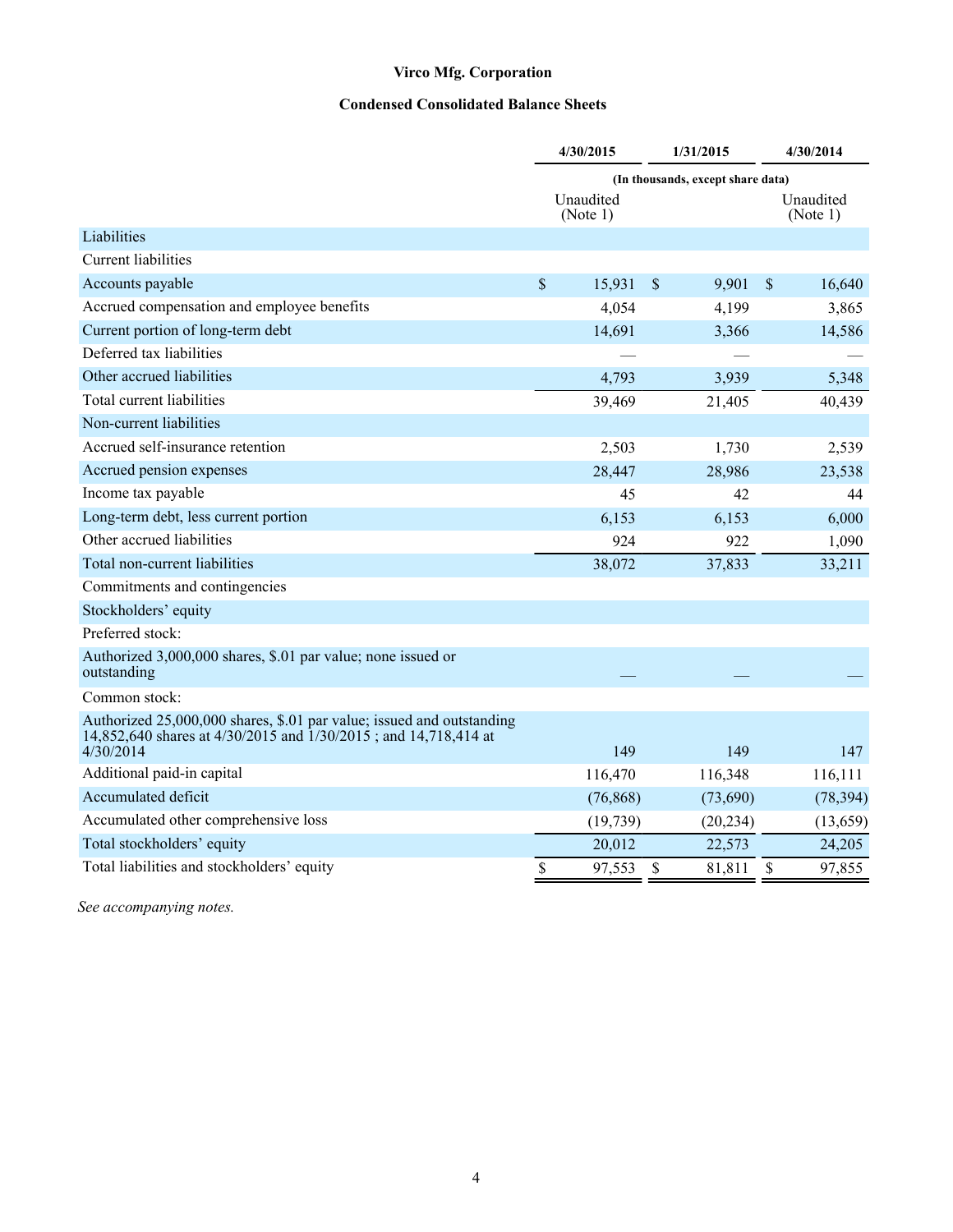## **Condensed Consolidated Statements of Operations**

## **Unaudited (Note 1)**

<span id="page-5-0"></span>

|                                               | Three months ended |                                       |           |  |  |
|-----------------------------------------------|--------------------|---------------------------------------|-----------|--|--|
|                                               | 4/30/2015          |                                       | 4/30/2014 |  |  |
|                                               |                    | (In thousands, except per share data) |           |  |  |
| Net sales                                     | \$<br>23,048       | <b>S</b>                              | 23,383    |  |  |
| Costs of goods sold                           | 14,854             |                                       | 15,353    |  |  |
| Gross profit                                  | 8,194              |                                       | 8,030     |  |  |
| Selling, general and administrative expenses  | 11,043             |                                       | 11,575    |  |  |
| Gain on sale of property, plant $&$ equipment | (8)                |                                       |           |  |  |
| Operating income (loss)                       | (2,841)            |                                       | (3, 545)  |  |  |
| Interest expense, net                         | 298                |                                       | 329       |  |  |
| Income (loss) before income taxes             | (3,139)            |                                       | (3,874)   |  |  |
| Income tax expense (benefit)                  | 39                 |                                       | (19)      |  |  |
| Net income (loss)                             | \$<br>(3,178)      | <sup>\$</sup>                         | (3, 855)  |  |  |
|                                               |                    |                                       |           |  |  |
| Net income (loss) per common share (a):       |                    |                                       |           |  |  |
| <b>Basic</b>                                  | \$<br>$(0.21)$ \$  |                                       | (0.26)    |  |  |
| Diluted                                       | \$<br>$(0.21)$ \$  |                                       | (0.26)    |  |  |
| Weighted average shares outstanding (a):      |                    |                                       |           |  |  |
| <b>Basic</b>                                  | 14,824             |                                       | 14,718    |  |  |
| Diluted                                       | 14,824             |                                       | 14,718    |  |  |

(a) Net loss per share was calculated based on basic shares outstanding due to the anti-dilutive effect on the inclusion of common stock equivalent shares.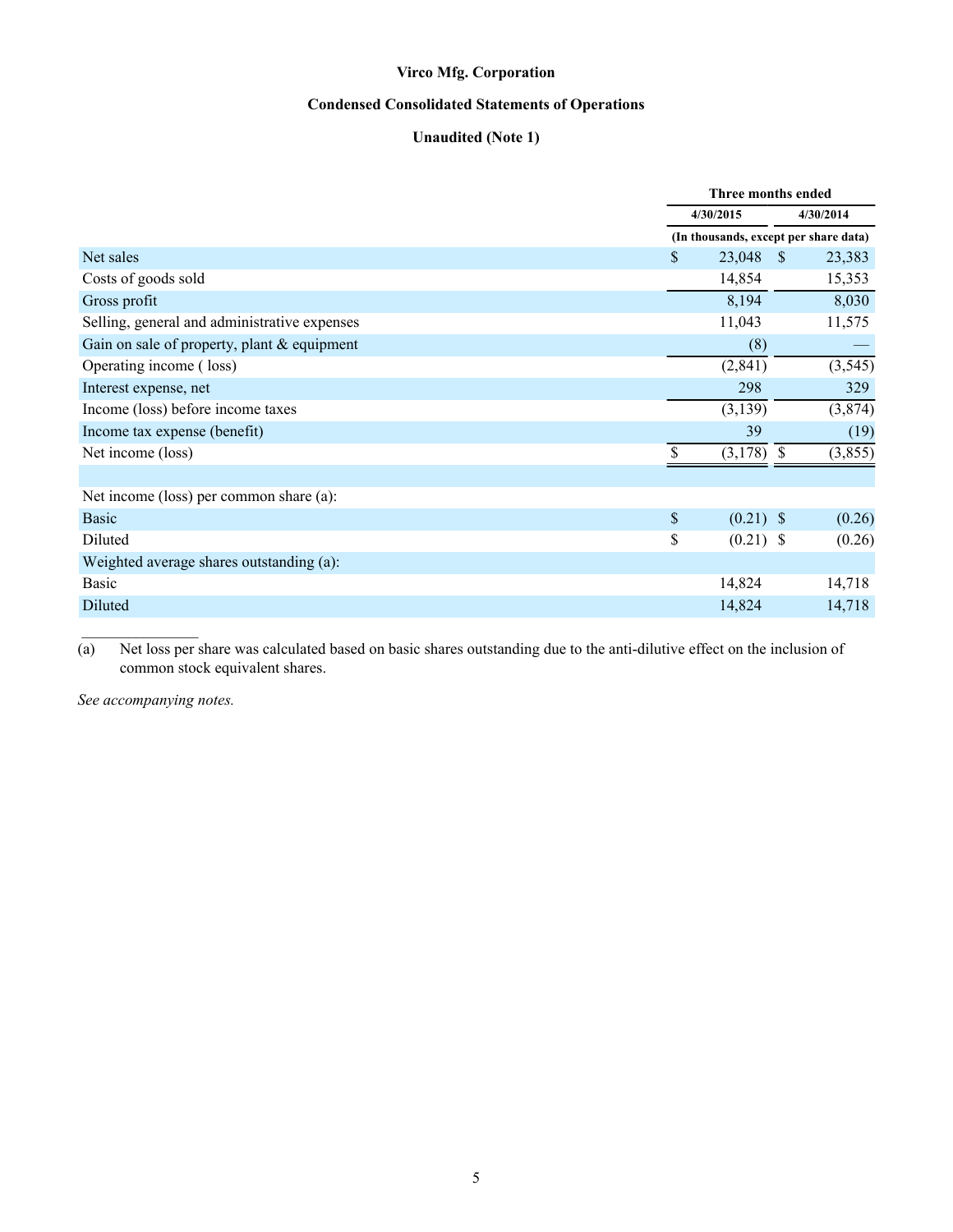## **Condensed Consolidated Statements of Comprehensive Income (Loss)**

## **Unaudited (Note 1)**

<span id="page-6-0"></span>

|   | Three months ended |           |                                |  |  |
|---|--------------------|-----------|--------------------------------|--|--|
|   |                    | 4/30/2014 |                                |  |  |
|   |                    |           |                                |  |  |
| S |                    |           | (3,855)                        |  |  |
|   |                    |           |                                |  |  |
|   | 495                |           | 321                            |  |  |
|   | (2,683)            |           | (3, 534)                       |  |  |
|   |                    | 4/30/2015 | (In thousands)<br>$(3,178)$ \$ |  |  |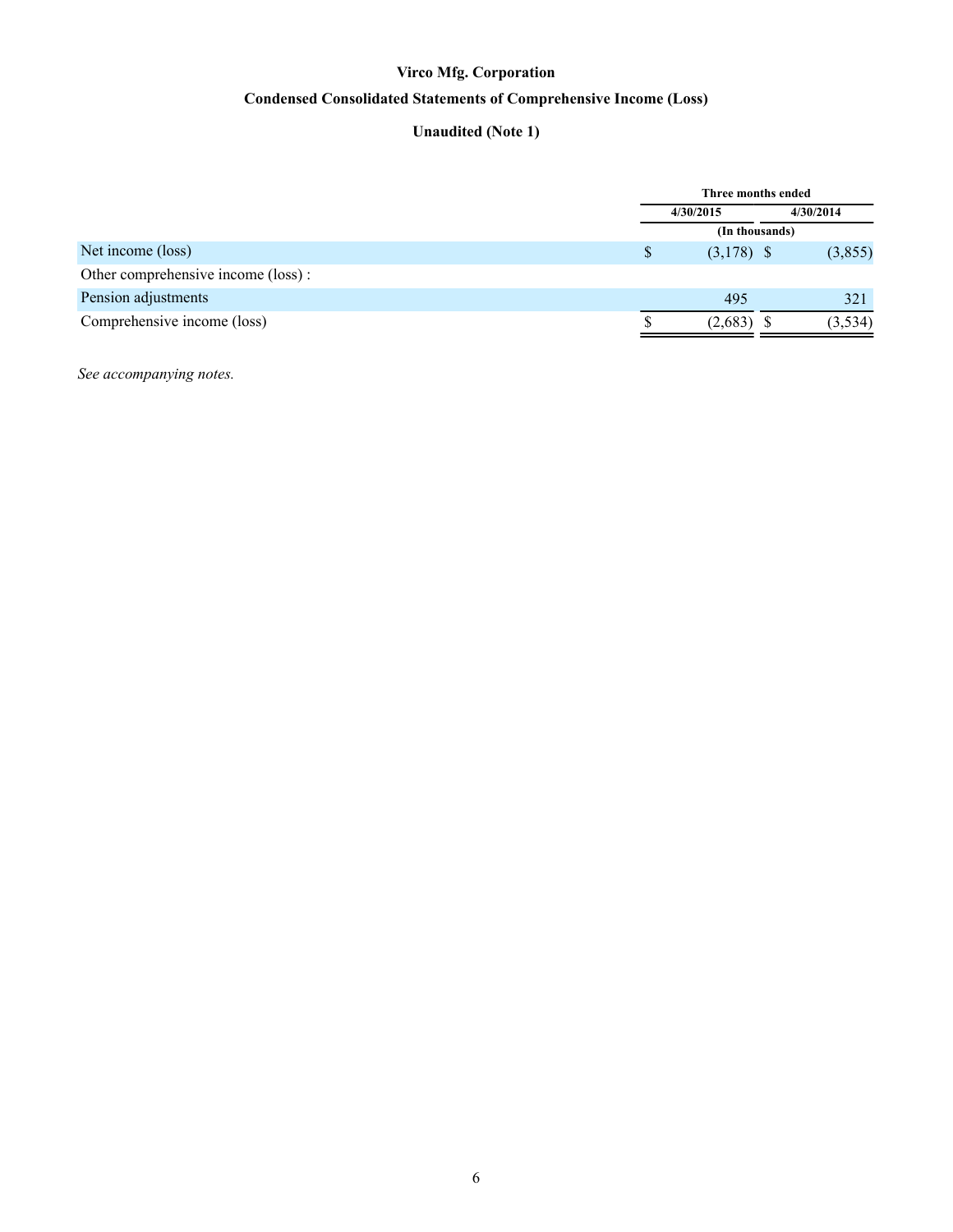#### **Condensed Consolidated Statements of Cash Flows**

## **Unaudited (Note 1)**

<span id="page-7-0"></span>

|                                                                                                    | Three months ended |    |           |
|----------------------------------------------------------------------------------------------------|--------------------|----|-----------|
|                                                                                                    | 4/30/2015          |    | 4/30/2014 |
|                                                                                                    | (In thousands)     |    |           |
| <b>Operating activities</b>                                                                        |                    |    |           |
| Net income (loss)                                                                                  | \$<br>$(3,178)$ \$ |    | (3,855)   |
| Adjustments to reconcile net income (loss) to net cash provided by (used in) operating activities: |                    |    |           |
| Depreciation and amortization                                                                      | 1,130              |    | 1,071     |
| Provision for doubtful accounts                                                                    | 15                 |    | 20        |
| (Gain) loss on sale of property, plant and equipment                                               | (8)                |    |           |
| Deferred income taxes                                                                              | 23                 |    |           |
| Stock-based compensation                                                                           | 122                |    | 133       |
| Amortization of net actuarial (gain) loss for pension plans, net of tax                            | 495                |    | 321       |
| Changes in operating assets and liabilities:                                                       |                    |    |           |
| Trade accounts receivable                                                                          | 801                |    | (438)     |
| Other receivables                                                                                  | $\overline{4}$     |    | (23)      |
| <b>Inventories</b>                                                                                 | (15, 572)          |    | (13, 812) |
| Income taxes                                                                                       | 12                 |    | (46)      |
| Prepaid expenses and other current assets                                                          | (840)              |    | (191)     |
| Accounts payable and accrued liabilities                                                           | 6,973              |    | 5,569     |
| Net cash provided by (used in) operating activities                                                | (10,023)           |    | (11,251)  |
| <b>Investing activities</b>                                                                        |                    |    |           |
| Capital expenditures                                                                               | (1,200)            |    | (667)     |
| Proceeds from sale of property, plant and equipment                                                | 8                  |    |           |
| Net investment in life insurance                                                                   |                    |    |           |
| Net cash provided by (used in) investing activities                                                | (1,192)            |    | (667)     |
| <b>Financing activities</b>                                                                        |                    |    |           |
| Proceeds from long-term debt                                                                       | 22,300             |    | 20,586    |
| Repayment of long-term debt                                                                        | (10, 975)          |    | (8,248)   |
| Net cash provided by (used in) financing activities                                                | 11,325             |    | 12,338    |
| Net increase (decrease) in cash                                                                    | 110                |    | 420       |
| Cash at beginning of year                                                                          | 470                |    | 1,051     |
| Cash at end of year                                                                                | \$<br>580          | \$ | 1,471     |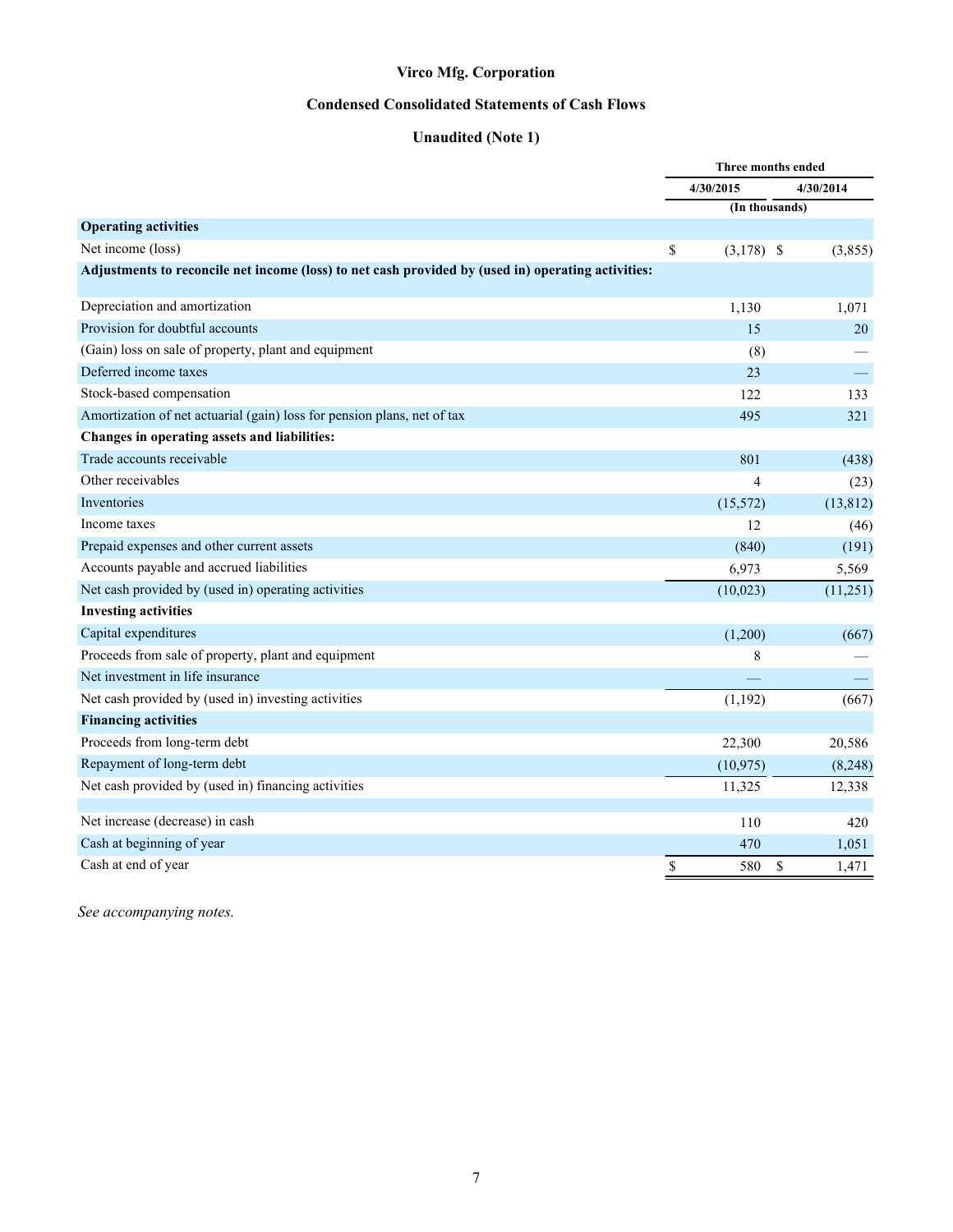#### **VIRCO MFG. CORPORATION**

#### **Notes to unaudited Condensed Consolidated Financial Statements**

#### **April 30, 2015**

#### <span id="page-8-0"></span>**Note 1. Basis of Presentation**

The accompanying unaudited condensed consolidated financial statements have been prepared in accordance with accounting principles generally accepted in the United States for interim financial information and pursuant to the rules and regulations of the Securities and Exchange Commission. Accordingly, they do not include all of the information and footnotes required by generally accepted accounting principles for complete financial statements. In the opinion of management, all adjustments (consisting of normal recurring accruals) considered necessary for a fair presentation have been included. Operating results for the three months ended April 30, 2015, are not necessarily indicative of the results that may be expected for the fiscal year ending January 31, 2016. The balance sheet at January 31, 2015, has been derived from the audited financial statements at that date, but does not include all of the information and footnotes required by accounting principles generally accepted in the United States for complete financial statements. For further information, refer to the consolidated financial statements and footnotes thereto included in the Company's Annual Report on Form 10-K for the fiscal year ended January 31, 2015 ("Form 10-K"). Certain reclassifications have been made to the prior year statement of operations to conform to the current year presentation. Reclassifications did not have a material impact to the statement of operations. All references to the "Company" refer to Virco Mfg. Corporation and its subsidiaries.

#### **Note 2. Correction of Immaterial Errors**

In connection with the preparation of the January 31, 2015 consolidated financial statements, the Company determined that certain payments directly made to customers, which were previously included in selling, general, and administrative expenses, should instead be reflected as decreases to net sales. The current year Condensed Consolidated Statement of Operations properly reflects payments directly made to customers as decreases to net sales. While the amounts included in prior year were considered to be immaterial, the Company elected to revise the presentation of previously reported amounts to be consistent with the presentation for the quarter ended April 30, 2015. The change resulted in decreases to net sales, gross margin and selling, general, and administrative expenses of \$147,000 for the quarter ended April 30, 2014.

#### **Note 3. Seasonality**

The market for educational furniture is marked by extreme seasonality, with approximately 50% of the Company's total sales typically occurring from June to August each year, the Company's peak season. Hence, the Company typically builds and carries significant amounts of inventory during and in anticipation of this peak summer season to facilitate the rapid delivery requirements of customers in the educational market. This requires a large up-front investment in inventory, labor, storage and related costs as inventory is built in anticipation of peak sales during the summer months. As the capital required for this buildup generally exceeds cash available from operations, the Company has historically relied on third-party bank financing to meet cash flow requirements during the build-up period immediately preceding the peak season. In addition, the Company typically is faced with a large balance of accounts receivable during the peak season. This occurs for two primary reasons. First, accounts receivable balances typically increase during the peak season as shipments of products increase. Second, many customers during this period are government institutions, which tend to pay accounts receivable more slowly than commercial customers.

The Company's working capital requirements during and in anticipation of the peak summer season require management to make estimates and judgments that affect assets, liabilities, revenues and expenses, and related contingent assets and liabilities. On an ongoing basis, management evaluates its estimates, including those related to market demand, labor costs, and stocking inventory.

#### **Note 4. New Accounting Standards**

In May 2014, the Financial Accounting Standards Board ("FASB") issued Accounting Standards Update No. 2014-09, *Revenue from Contracts with Customers* ("ASU 2014-09") an updated standard on revenue recognition*.* This ASU will supersede the revenue recognition requirements in Accounting Standards Codification Topic 605, *Revenue Recognition*, and most industryspecific guidance. ASU 2014-09 provides enhancements to the quality and consistency of how revenue is reported while also improving comparability in the financial statements of companies reporting using US GAAP and International Financial Reporting Standards. The core principle of the new standard is for companies to recognize revenue to depict the transfer of goods or services to customers in amounts that reflect the consideration to which the Company expects to be entitled in exchange for those goods or services. In doing so the Company may be required to use more judgment and make more estimates than under current authoritative guidance. ASU 2014-09 will be effective for the Company in the first quarter of fiscal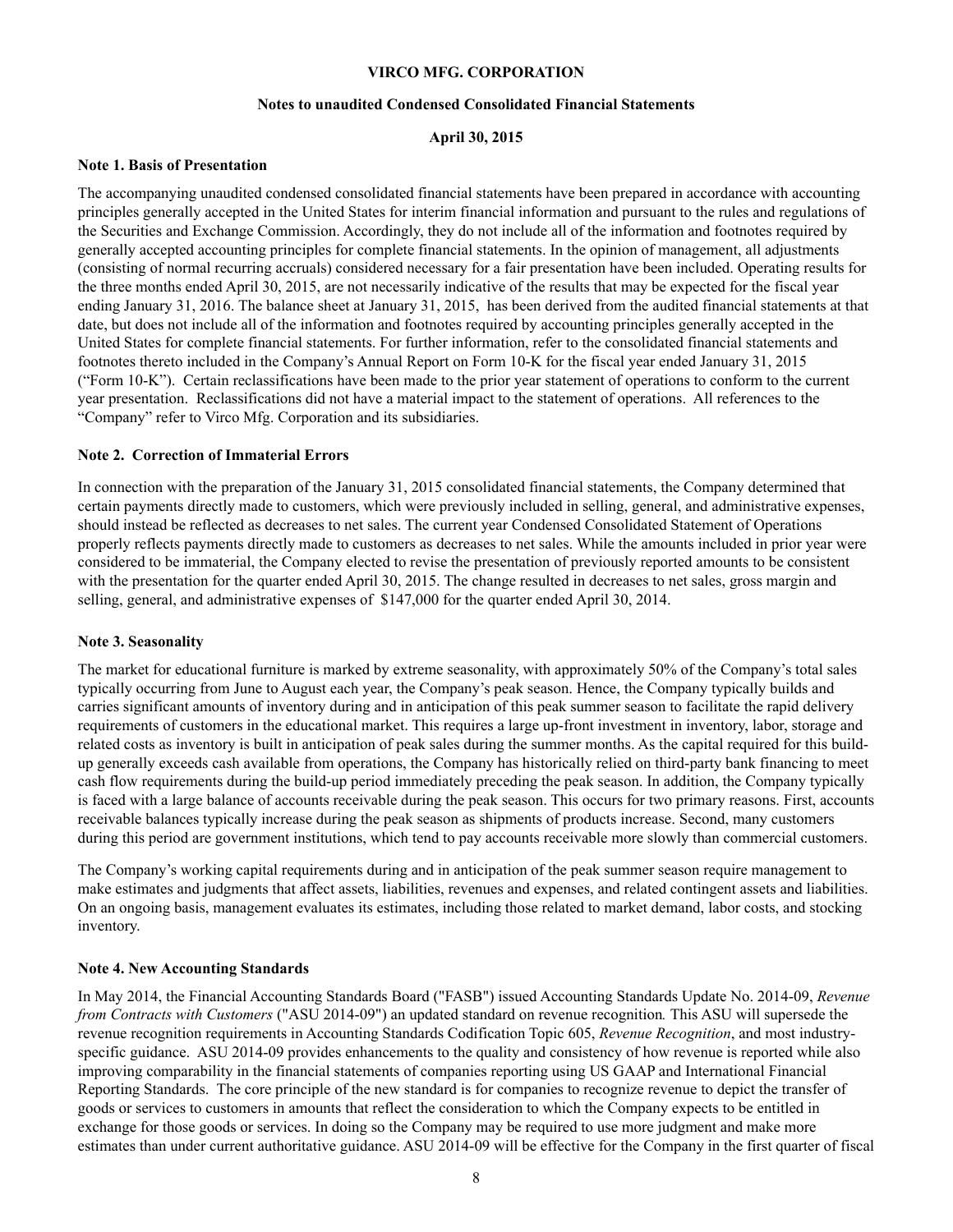2017 and may be applied on a full retrospective or modified retrospective approach. The Company is currently evaluating the impact the adoption of this standard will have on its consolidated financial statements.

In August 2014, the FASB issued ASU No. 2014-15, *Presentation of Financial Statements-Going Concern (Subtopic 205-40), Disclosure of Uncertainties about an Entity's Ability to Continue as a Going Concern.* This standard sets forth management's responsibility to evaluate, each reporting period, whether there is substantial doubt about our ability to continue as a going concern, and if so, to provide related footnote disclosures. The standard is effective for annual and interim reporting periods ending after December 15, 2016. We are currently evaluating this new standard and expect it to have no impact on our financial position and results of operations.

In April 2015, the FASB issued an Accounting Standards Update that requires reporting entities to present debt issuance costs as a direct deduction from the face amount of that note payable presented in the balance sheet. The Accounting Standards Update is effective for fiscal years, and for interim periods within those fiscal years, beginning after December 15, 2015, with early adoption permitted. A reporting entity is required to apply the amendments in the Accounting Standards Update retrospectively to all prior periods. We are currently assessing the potential impact that the adoption of the Accounting Standards Update will have on our consolidated financial statements.

#### **Note 5. Inventories**

Inventories primarily consist of raw materials, work in progress, and finished goods of manufactured products. In addition, the Company maintains an inventory of finished goods purchased for resale. Inventories are stated at lower of cost or market and consist of materials, labor, and overhead. The Company determines the cost of inventory by the first-in, first-out method. The value of inventory includes any related production overhead costs incurred in bringing the inventory to its present location and condition. The Company records the cost of excess capacity as a period expense, not as a component of capitalized inventory valuation.

Management continually monitors production costs, material costs and inventory levels to determine that interim inventories are fairly stated.

#### **Note 6. Debt**

Outstanding balances (in thousands) for the Company's long-term debt were as follows:

|                       | 4/30/2015 |        | 1/31/2015 |                |              | 4/30/2014 |
|-----------------------|-----------|--------|-----------|----------------|--------------|-----------|
|                       |           |        |           | (in thousands) |              |           |
| Revolving credit line | \$        | 20.691 | S         | 9.366          | -S           | 20,586    |
| Other                 |           | 153    |           | 153            |              |           |
| Total debt            |           | 20,844 |           | 9,519          |              | 20,586    |
| Less current portion  |           | 14,691 |           | 3,366          |              | 14,586    |
| Non-current portion   | \$        | 6,153  |           | 6,153          | <sup>8</sup> | 6,000     |

On December 22, 2011, the Company entered into a Revolving Credit and Security Agreement (the "Credit Agreement") with PNC Bank, National Association ("PNC"). The credit agreement currently matures on December 22, 2017 and has a maximum availability of \$50,000,000, including sub-lines for letters of credit and equipment financing. Borrowings under the Credit Agreement bear interest at either the Alternate Base Rate (as defined in the Credit Agreement) plus 0.75% to 1.75% or the Eurodollar Currency Rate (as defined in the Credit Agreement) plus 1.75% to 2.75%. The interest rate at April 30, 2015 was 4%. Approximately \$8,407,000 was available for borrowing as of April 30, 2015.

The Credit Agreement prohibits the Company from issuing dividends or making payments with respect to the Company's capital stock, and contains numerous other covenants, including these financial covenants: (1) minimum tangible net worth, (2) fixed charge coverage ratio, and (3) minimum EBITDA amount, in each case as of the end of the relevant monthly, quarterly or annual measurement period. The Company was in compliance with its covenants during the first quarter of 2015. Pursuant to the Credit Agreement, substantially all of the Borrowers' accounts receivable are automatically and promptly swept to repay amounts outstanding under the Revolving Credit Facility upon receipt by the Borrowers. In addition, the Credit Agreement contains a clean down provision that requires the Company to reduce borrowings under the line to less than \$6,000,000 for a period of 60 consecutive days each fiscal year.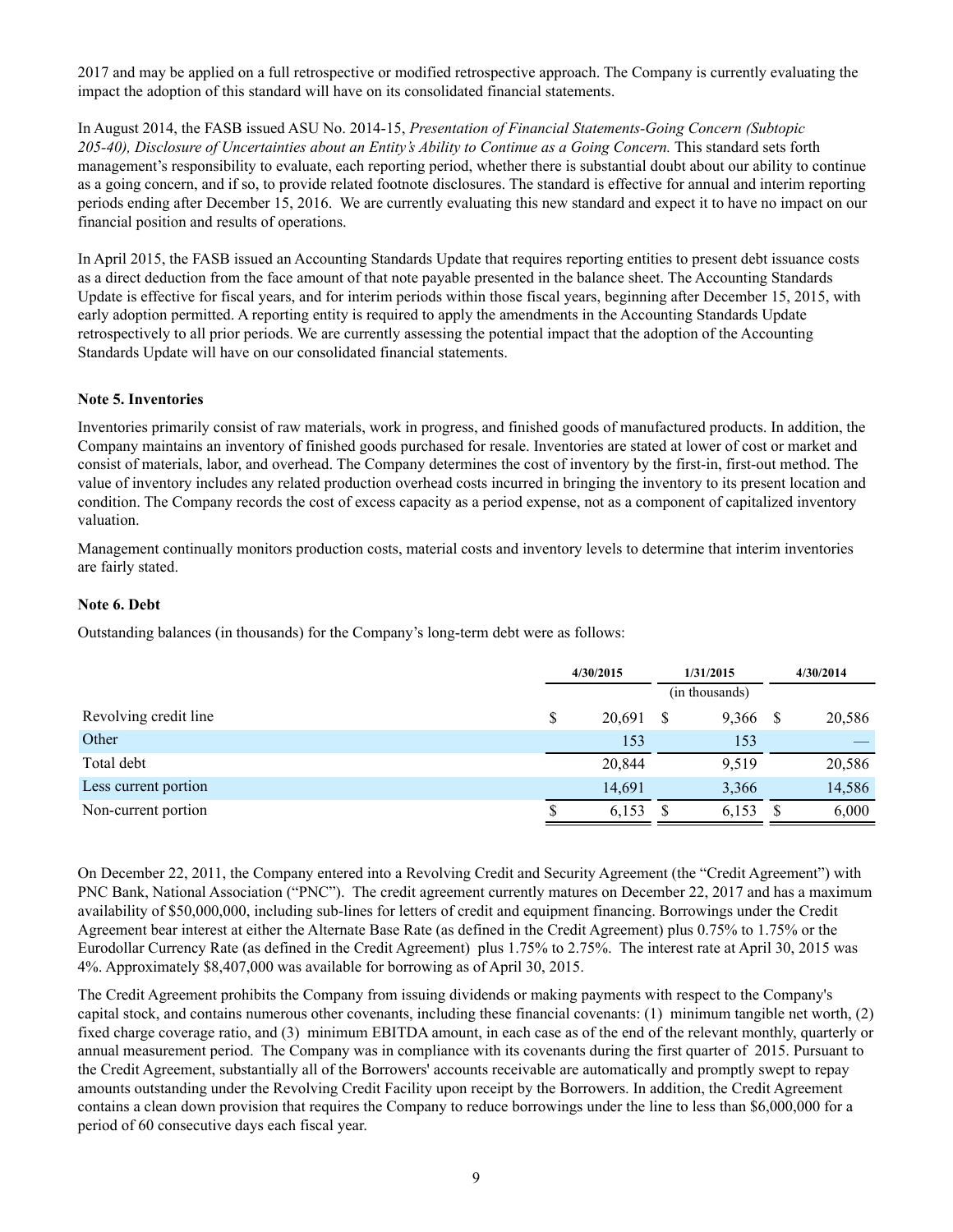The Company believes that the Revolving Credit Facility will provide sufficient liquidity to meet its capital requirements for at least in the next 12 months. Management believes that the carrying value of debt approximated fair value at April 30, 2015 and 2014, as all of the long-term debt bears interest at variable rates based on prevailing market conditions.

#### **Note 7. Income Taxes**

The Company recognizes deferred income taxes under the asset and liability method of accounting for income taxes in accordance with the provisions of ASC No. 740, "Accounting for Income Taxes." Deferred income taxes are recognized for differences between the financial statement and tax basis of assets and liabilities at enacted statutory tax rates in effect for the years in which the differences are expected to reverse. The effect on deferred taxes of a change in tax rates is recognized in income in the period that includes the enactment date. In assessing the realizability of deferred tax assets, the Company considers the scheduled reversal of deferred tax liabilities, projected future taxable income, and tax planning strategies in making this assessment. The ultimate realization of deferred tax assets is dependent upon the generation of future taxable income or reversal of deferred tax liabilities during the periods in which those temporary differences become deductible. Based on this consideration, the Company determined the realization of a majority of the net deferred tax assets do not meet the more likely than not criteria and a valuation allowance was recorded against the majority of the net deferred tax assets at April 30, 2015. The effective tax rate for the quarter ended April 30, 2015 was impacted by the valuation allowance recognized against state deferred tax assets and discrete items associated with non-taxable permanent differences.

The Company is currently under IRS examination for the year ended January 31, 2013. No adjustments have been proposed. The years ended January 31, 2012 and forward remain open for examination by the IRS. The fiscal years ended January 31, 2011 and forward remain open for examination by state tax authorities. The Company is not currently under state examination.

During 2014, the Company completed Texas income tax examinations of the tax years ending January 31, 2010 and 2011, respectively. The examination did not materially impact the Consolidated Statements of Operations.

As of April 30, 2015, the Company has \$45,000 of uncertain tax positions accrued. The specific timing of when the resolution of each tax position will be reached is uncertain. As of April 30, 2015, we do not believe that there are any positions for which it is reasonably possible that the total amount of unrecognized tax benefits will significantly increase or decrease within the next 12 months.

|                                                                                                       | <b>Three Months Ended</b>             |              |  |           |  |  |  |  |
|-------------------------------------------------------------------------------------------------------|---------------------------------------|--------------|--|-----------|--|--|--|--|
|                                                                                                       | 4/30/2015                             |              |  | 4/30/2014 |  |  |  |  |
|                                                                                                       | (In thousands, except per share data) |              |  |           |  |  |  |  |
| Net income (loss)                                                                                     | \$                                    | $(3,178)$ \$ |  | (3,855)   |  |  |  |  |
| Average shares outstanding (a)                                                                        |                                       | 14,824       |  | 14,718    |  |  |  |  |
| Net effect of dilutive stock options based on the treasury stock method<br>using average market price |                                       |              |  |           |  |  |  |  |
| Totals                                                                                                |                                       | 14,824       |  | 14,718    |  |  |  |  |
|                                                                                                       |                                       |              |  |           |  |  |  |  |
| Net income (loss) per share - basic                                                                   | \$                                    | $(0.21)$ \$  |  | (0.26)    |  |  |  |  |
| Net income (loss) per share - diluted                                                                 | \$                                    | $(0.21)$ \$  |  | (0.26)    |  |  |  |  |

#### **Note 8. Net Income (Loss) per Share**

(a) All exercisable and non-exercisable stock options were not included in the computation of diluted net loss per share at April 30, 2015 and 2014, because their inclusion would have been anti-dilutive. The number of stock options outstanding, which met this anti-dilutive criterion for the three months ended April 30, 2015 and 2014, was 233,000 and 266,000, respectively.

#### **Note 9. Stock-Based Compensation and Stockholders' Rights**

#### **Stock Incentive Plans**

The Company's two stock plans are the 2011 Employee Stock Incentive Plan (the "2011 Plan") and the 2007 Employee Incentive Stock Plan (the "2007 Plan"). Under the 2011 Plan, the Company may grant an aggregate of 2,000,000 shares to its employees and non-employee directors in the form of stock options or awards. Restricted stock or stock units awarded under the 2011 Plan are expensed ratably over the vesting period of the awards. The Company determines the fair value of its restricted stock unit awards and related compensation expense as the difference between the market value of the awards on the date of grant less the exercise price of the awards granted. The Company granted 0 awards under the 2011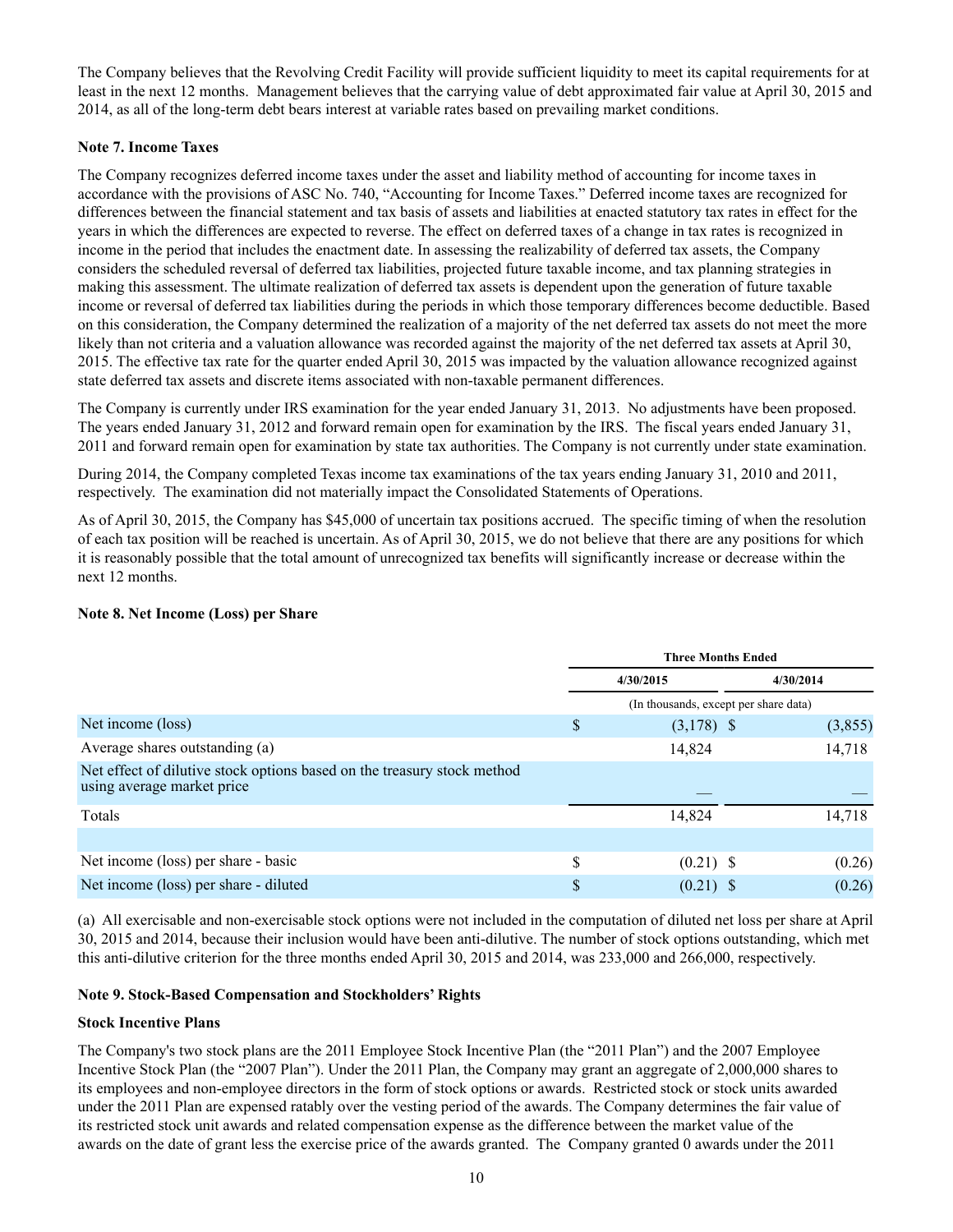Plan during the quarter ended April 30, 2015. As of April 30, 2015, there were approximately 878,694 shares available for future issuance under the 2011 Plan.

Under the 2007 Plan, the Company may grant an aggregate of 1,000,000 shares to its employees and non-employee directors in the form of stock options or awards. Restricted stock or stock units awarded under the 2007 Plan are expensed ratably over the vesting period of the awards. The Company determines the fair value of its restricted stock unit awards and related compensation expense as the difference between the market value of the awards on the date of grant less the exercise price of the awards granted. The Company granted 0 awards under the 2007 Plan during 2014 and 0 awards under the 2007 Plan during the quarter ended April 30, 2015. As of April 30, 2015, there were approximately 13,075 shares available for future issuance under the 2007 Plan.

#### **Accounting for the Plans**

#### **Restricted Stock Unit Awards**

The following table presents a summary of restricted stock and stock unit awards at April 30, 2015 and 2014:

|                                  |                         |                            |                        | <b>Expense for 3 months</b><br>ended | Unrecognized<br>Compensation<br>Cost at |
|----------------------------------|-------------------------|----------------------------|------------------------|--------------------------------------|-----------------------------------------|
| Date of Grants                   | <b>Units</b><br>Granted | Terms of<br><b>Vesting</b> | 4/30/2015<br>4/30/2014 |                                      | 4/30/2015                               |
| <b>2011 Stock Incentive Plan</b> |                         |                            |                        |                                      |                                         |
| 6/24/2014                        | 28,626                  | 1 year                     | 19,000<br>\$           | \$                                   | <sup>\$</sup><br>6,000                  |
| 6/24/2014                        | 490,000                 | 5 years                    | 64,000                 |                                      | 1,044,000                               |
| 12/3/2013                        | 10,000                  | 1 year                     |                        | 9,000                                |                                         |
| 6/25/2013                        | 71,430                  | 1 year                     |                        | 37,000                               |                                         |
| 6/19/2012                        | 520,000                 | 5 years                    | 39,000                 | 40,000                               | 327,000                                 |
| <b>2007 Stock Incentive Plan</b> |                         |                            |                        |                                      |                                         |
| 6/16/2009                        | 382,500                 | 5 years                    |                        | 47,000                               |                                         |
| Totals for the period            |                         |                            | \$122,000              | 133,000<br>\$                        | 1,377,000<br>S                          |

#### **Note 10. Stockholders' Equity**

During the three months ended April 30, 2015, the Company did not repurchase any shares of its common stock. As of April 30, 2015, \$1.1 million remained available for repurchases of the Company's common stock pursuant to the Company's repurchase program approved by the Board of Directors, subject to restriction under the Company's Credit Agreement with PNC. Pursuant to the Company's Credit Agreement with PNC, the Company is prohibited from repurchasing any shares of its stock except in cases where a repurchase is financed by a substantially concurrent issuance of new shares of the Company's common stock.

#### **Note 11. Retirement Plans**

The Company and its subsidiaries cover employees under a noncontributory defined benefit retirement plan, entitled the Virco Employees' Retirement Plan (the "Pension Plan"). Benefits under the Employees Retirement Plan are based on years of service and career average earnings. As more fully described in the Form 10-K, benefit accruals under the Employees Retirement Plan were frozen effective December 31, 2003.

The Company also provides a supplementary retirement plan for certain key employees, the VIP Retirement Plan (the "VIP Plan"). The VIP Plan provides a benefit of up to 50% of average compensation for the last 5 years in the VIP Plan, offset by benefits earned under the Pension Plan. As more fully described in the Form 10-K, benefit accruals under this plan were frozen effective December 31, 2003.

The Company also provides a non-qualified plan for certain former non-employee directors of the Company (the "Non-Employee Directors Retirement Plan"). The Non-Employee Directors Retirement Plan provides a lifetime annual retirement benefit equal to the director's annual retainer fee for the fiscal year in which the director terminated his or her position with the Board, subject to the director having provided 10 years of service to the Company. As more fully described in the Form 10-K, benefit accruals under this plan were frozen effective December 31, 2003.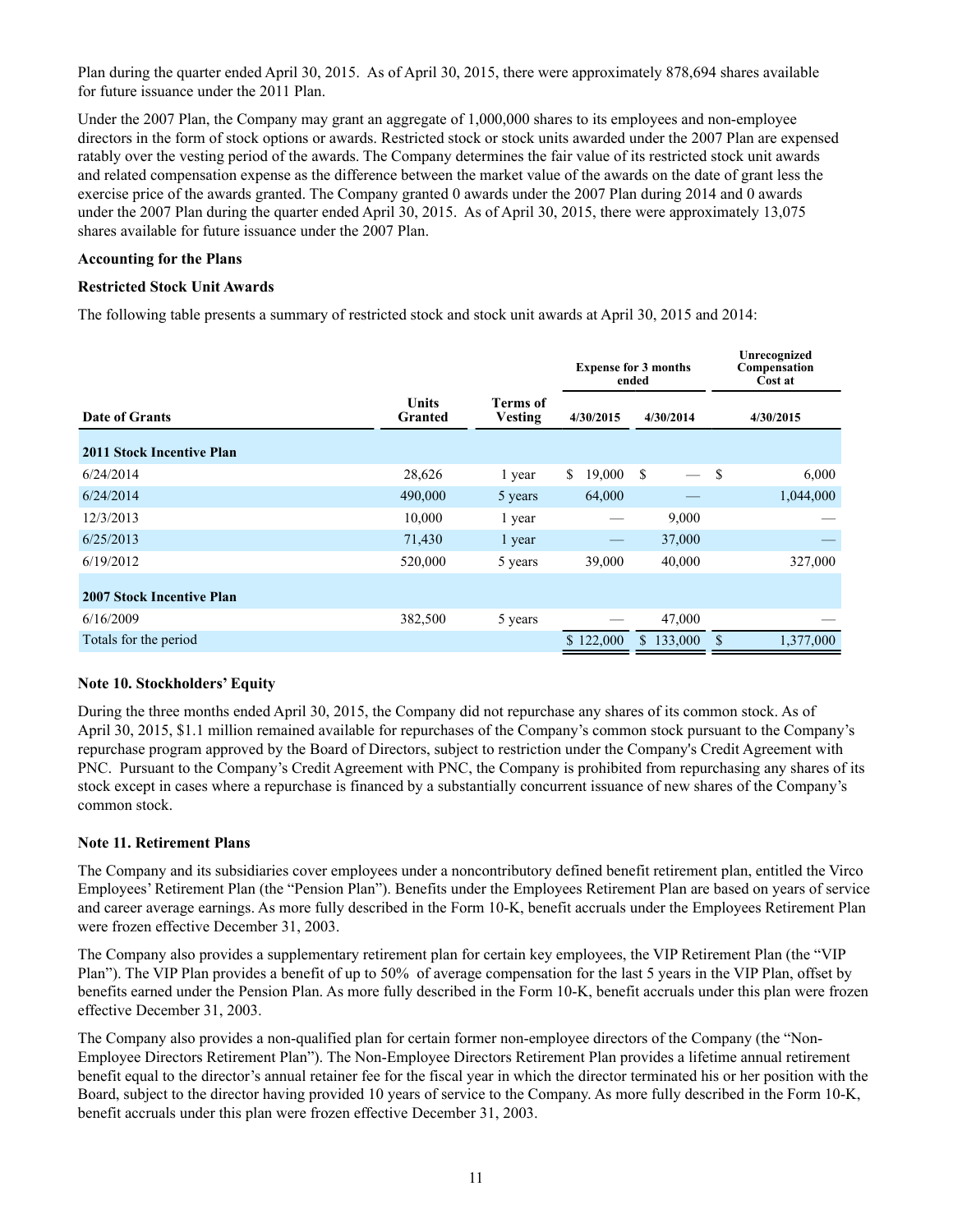The net periodic pension cost (income) for the Pension Plan, the VIP Plan, and the Non-Employee Directors Retirement Plan for the three months ended April 30, 2015 and 2014 were as follows (in thousands):

|                                            | <b>Three Months Ended</b> |                          |  |                          |                 |           |  |                          |                                                         |           |    |           |
|--------------------------------------------|---------------------------|--------------------------|--|--------------------------|-----------------|-----------|--|--------------------------|---------------------------------------------------------|-----------|----|-----------|
|                                            |                           | <b>Pension Plan</b>      |  |                          | <b>VIP Plan</b> |           |  |                          | <b>Non-Employee Directors</b><br><b>Retirement Plan</b> |           |    |           |
|                                            |                           | 4/30/2015                |  | 4/30/2014                |                 | 4/30/2015 |  | 4/30/2014                |                                                         | 4/30/2015 |    | 4/30/2014 |
| Service cost                               |                           | $\overline{\phantom{0}}$ |  | $\overline{\phantom{0}}$ |                 |           |  | $\overline{\phantom{0}}$ |                                                         |           |    |           |
| Interest cost                              |                           | 324                      |  | 315                      |                 | 105       |  | 88                       |                                                         | 3         |    | 4         |
| Expected return on plan assets             |                           | (324)                    |  | (275)                    |                 |           |  |                          |                                                         |           |    |           |
| Amortization of transition amount          |                           |                          |  |                          |                 |           |  |                          |                                                         |           |    |           |
| Recognized (gain) loss due to curtailments |                           |                          |  |                          |                 |           |  |                          |                                                         |           |    |           |
| Amortization of prior service cost         |                           |                          |  |                          |                 |           |  |                          |                                                         |           |    |           |
| Recognized net actuarial (gain) loss       |                           | 375                      |  | 284                      |                 | 120       |  | 45                       |                                                         |           |    | (8)       |
| Benefit cost                               |                           | 375                      |  | 324                      |                 | 225       |  | 133                      |                                                         | 3         | -S | (4)       |

#### **Note 12. Warranty Accrual**

The Company provides a warranty against all substantial defects in material and workmanship. In 2005 the Company extended its standard warranty from five years to 10 years. Effective February 1, 2014 the Company modified its warranty to a limited lifetime warranty. The new warranty effective February 1, 2014 is not anticipated to have a significant effect on warranty expense. The Company's warranty is not a guarantee of service life, which depends upon events outside the Company's control and may be different from the warranty period. The Company accrues an estimate of its exposure to warranty claims based upon both product sales data and an analysis of actual warranty claims incurred.

The following is a summary of the Company's warranty-claim activity for the three months ended April 30, 2015 and 2014.

|                   |   | <b>Three Months Ended</b> |      |           |  |  |  |
|-------------------|---|---------------------------|------|-----------|--|--|--|
|                   |   | 4/30/2015                 |      | 4/30/2014 |  |  |  |
|                   |   | (In thousands)            |      |           |  |  |  |
| Beginning balance | S | 950                       | - \$ | 1,000     |  |  |  |
| Provision         |   | 83                        |      | 135       |  |  |  |
| Costs incurred    |   | (83)                      |      | (135)     |  |  |  |
| Ending balance    |   | 950                       |      | 1,000     |  |  |  |

#### **Note 13. Subsequent Events**

We have evaluated subsequent events to assess the need for potential recognition or disclosure in this Quarterly Report on Form 10-Q. Such events were evaluated through the date these financial statements were issued. Based upon this evaluation, it was determined that, no subsequent events occurred that required recognition or disclosure in the financial statements.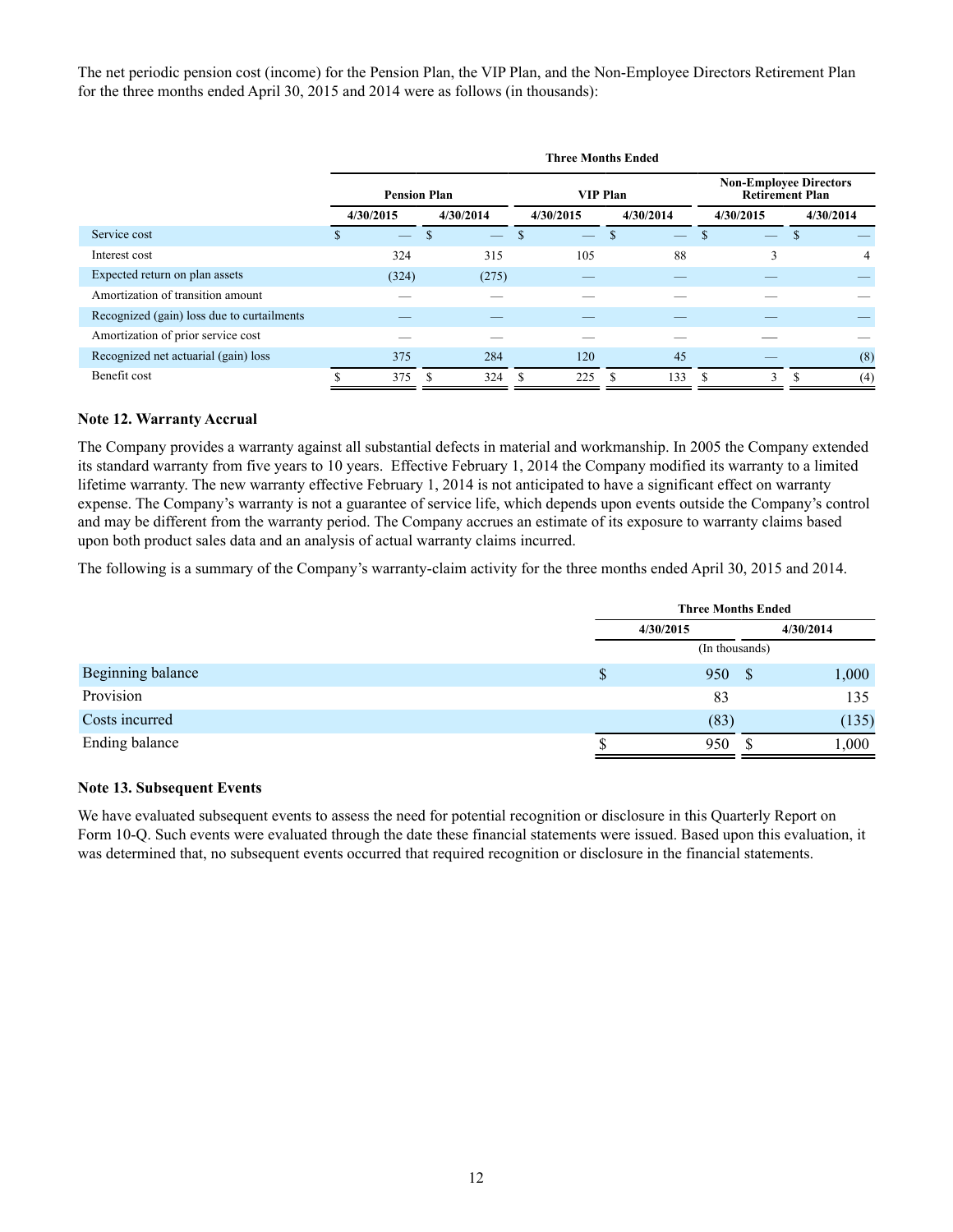#### <span id="page-13-0"></span>**Item 2. Management's Discussion and Analysis of Financial Condition and Results of Operations**

#### **Results of Operations**

For the three months ended April 30, 2015, the Company incurred a pre-tax loss of \$3,139,000 on net sales of \$23,048,000 compared to a pre-tax loss of \$3,874,000 on net sales of \$23,383,000 in the same period last year.

Net sales for the three months ended April 30, 2015 decreased by \$335,000, a 1.4% decrease, compared to the same period last year. This decrease was the result of an increase in selling prices of approximately \$1.0 million offset by a reduction in unit volume. The Company began the quarter ended April 30, 2015 with a backlog that was approximately \$1.6 million less than at the start of the first quarter last year. Unit volume for the quarter was adversely impacted by severe weather in parts of the country in February and by and reductions in bond funded new school construction completions. Backlog at April 30, 2015 increased by approximately 1.9% to \$23,855,000 compared to \$23,407,000 at April 30, 2014.

As discussed more fully in the Form 10-K for the fiscal year ended January 31, 2015 ("Form 10-K"), the Company implemented a variety of cost saving initiatives in prior years that have reduced the number of full time employees, among other cost savings. This reduced cost structure has helped the Company reduce operating losses during the seasonally slower first quarter. The reduction in headcount was concentrated in manufacturing, and included both direct labor and indirect positions. The Company has aggressively shifted to temporary workers to meet the seasonal demand for production and distribution.

Order rates for the first quarter of 2015 were 4.9% higher than the first quarter of last year. While this increase is welcome, the month by month trends continue to be volatile. Order rates for February 2015 were 38% lower than the prior year because severe weather conditions closed schools in many parts of the country. Order rates in March and April of 2015 were significantly higher than last year, resulting in an overall improvement for the quarter.

Gross margin in the first quarter increased on slightly lower revenues to \$8,194,000 from \$8,030,000 in the prior year. Gross margin as a percentage of sales increased to 35.6% for the three months ended April 30, 2015 compared to 34.3% in the same period last year. The improvement in gross margin was attributable to a slight increase in selling prices and a reduction in raw material costs during the same period.

Selling, general and administrative expenses for the three months ended April 30, 2015, decreased by approximately \$532,000 compared to the same period last year, and decreased as a percentage of sales by 1.6%. The first quarter of 2014 included nonrecurring legal expenses and the cost of a sales program that terminated in 2014.

In the first quarter of 2015 the Company did not record a significant income tax expense. During the fourth quarter of 2011 the Company established a valuation allowance on the majority of deferred tax assets. Because of this valuation allowance, the effective income tax expense / (benefit) is expected to be relatively low, with income tax expense / (benefit) being primarily attributable to alternative minimum taxes combined with income and franchise taxes required by various states. Interest expense was slightly less for the three months ended April 30, 2015 compared to the same period last year as a result of lower borrowings.

#### **Liquidity and Capital Resources**

Accounts receivable were higher at April 30, 2015 than at April 30, 2014 due to the timing of sales during the quarter. Sales were lower in February but higher during March and April. The Company traditionally builds large quantities of inventory during the first quarter of each fiscal year in anticipation of seasonally high summer shipments. The Company started the current fiscal year with nearly \$1,100,000 less inventory than in the prior year. During the quarter, the Company increased inventory by approximately \$15,572,000 compared to January 31, 2015. This increase was approximately \$1,760,000 greater than the increase in 2014, in anticipation of a compressed peak season delivery cycle. The increase in inventory during the first quarter of 2015 was financed through the Company's credit facility with PNC Bank, National Association ("PNC").

Borrowing under the Company's revolving line of credit with PNC at April 30, 2015 was comparable to last year. The Company established a goal of limiting capital spending to less than the Company's anticipated depreciation expense. Capital spending for the three months ended April 30, 2015 was \$1,200,000 compared to \$667,000 for the same period last year. The increase was primarily due to timing of expenditures. The increases in capital expenditures were for enhancements to the Company's ERP system and for the purchase of equipment at the expiration of their operating leases during the quarter. Capital expenditures are being financed through the Company's credit facility with PNC and operating cash flow.

Net cash used in operating activities for the three months ended April 30, 2015, was \$10,023,000 compared to \$11,251,000 for the same period last year. The decrease in cash used was primarily attributable to an improvement in operating results, collection of receivables, and an increase in the growth of accounts payable and accrued liabilities relating to the building of inventory.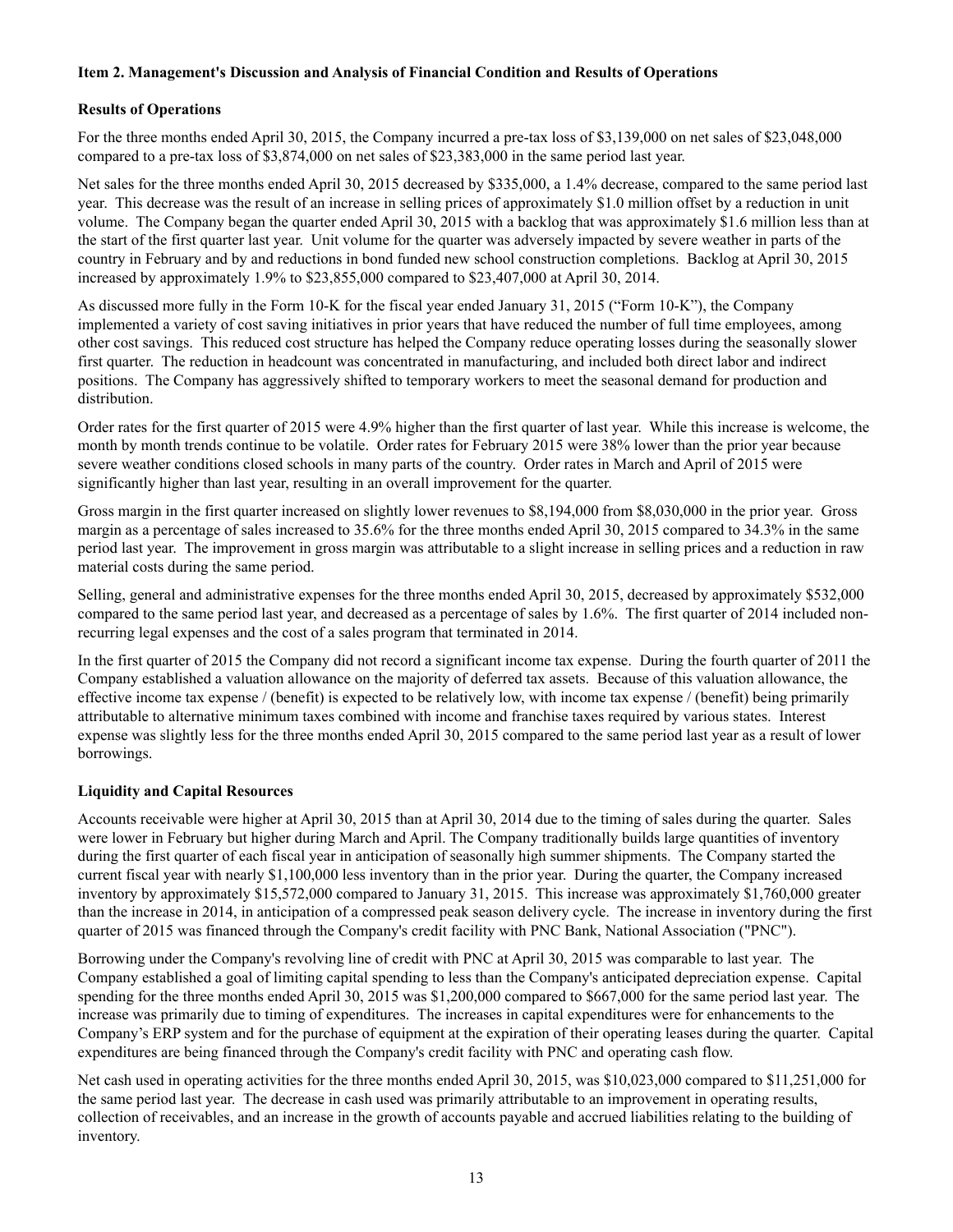The Company believes that cash flows from operations, together with the Company's unused borrowing capacity under its revolving line of credit with PNC will be sufficient to fund the Company's debt service requirements, capital expenditures and working capital needs for at least the next twelve months. Approximately \$8,407,000 was available for borrowing as of April 30, 2015.

#### **Off Balance Sheet Arrangements**

None.

#### **Critical Accounting Policies and Estimates**

The Company's critical accounting policies are outlined in its Form 10-K. There have been no changes in the quarter ended April 30, 2015.

#### **Forward-Looking Statements**

From time to time, including in this Quarterly Report on Form 10-Q for the quarterly period ended April 30, 2015, the Company or its representatives have made and may make forward-looking statements, orally or in writing, including those contained herein. Such forward-looking statements may be included in, without limitation, reports to stockholders, press releases, oral statements made with the approval of an authorized executive officer of the Company and filings with the Securities and Exchange Commission. The words or phrases "anticipates," "expects," "will continue," "believes," "estimates," "projects," or similar expressions are intended to identify "forward-looking statements" within the meaning of the Private Securities Litigation Reform Act of 1995. The results contemplated by the Company's forward-looking statements are subject to certain risks and uncertainties that could cause actual results to vary materially from anticipated results, including without limitation, availability of funding for educational institutions, availability and cost of materials, especially steel, availability and cost of labor, demand for the Company's products, competitive conditions affecting selling prices and margins, capital costs and general economic conditions. Such risks and uncertainties are discussed in more detail in the Company's Form 10-K.

The Company's forward-looking statements represent its judgment only on the dates such statements were made. By making any forward-looking statements, the Company assumes no duty to update them to reflect new, changed or unanticipated events or circumstances.

#### <span id="page-14-0"></span>**Item 3. Quantitative and Qualitative Disclosures about Market Risk**

Not applicable.

#### <span id="page-14-1"></span>**Item 4. Controls and Procedures**

#### **Disclosure Controls and Procedures**

The Company carried out an evaluation, under the supervision and with the participation of the Company's management, including its Principal Executive Officer along with its Principal Financial Officer**,** of the effectiveness of the design and operation of disclosure controls and procedures. Based upon the foregoing, the Company's Principal Executive Officer along with the Company's Principal Financial Officer concluded that the Company's disclosure controls and procedures (as such term is defined in Rules 13a-15(e) and 15d-15(e) under the Securities Exchange Act of 1934, as amended) were effective as of the end of the period covered by this Quarterly Report on Form 10-Q.

#### **Changes in Internal Control Over Financial Reporting**

There was no change in the Company's internal control over financial reporting during the first fiscal quarter of 2015 that has materially affected, or is reasonably likely to materially affect, the Company's internal control over financial reporting.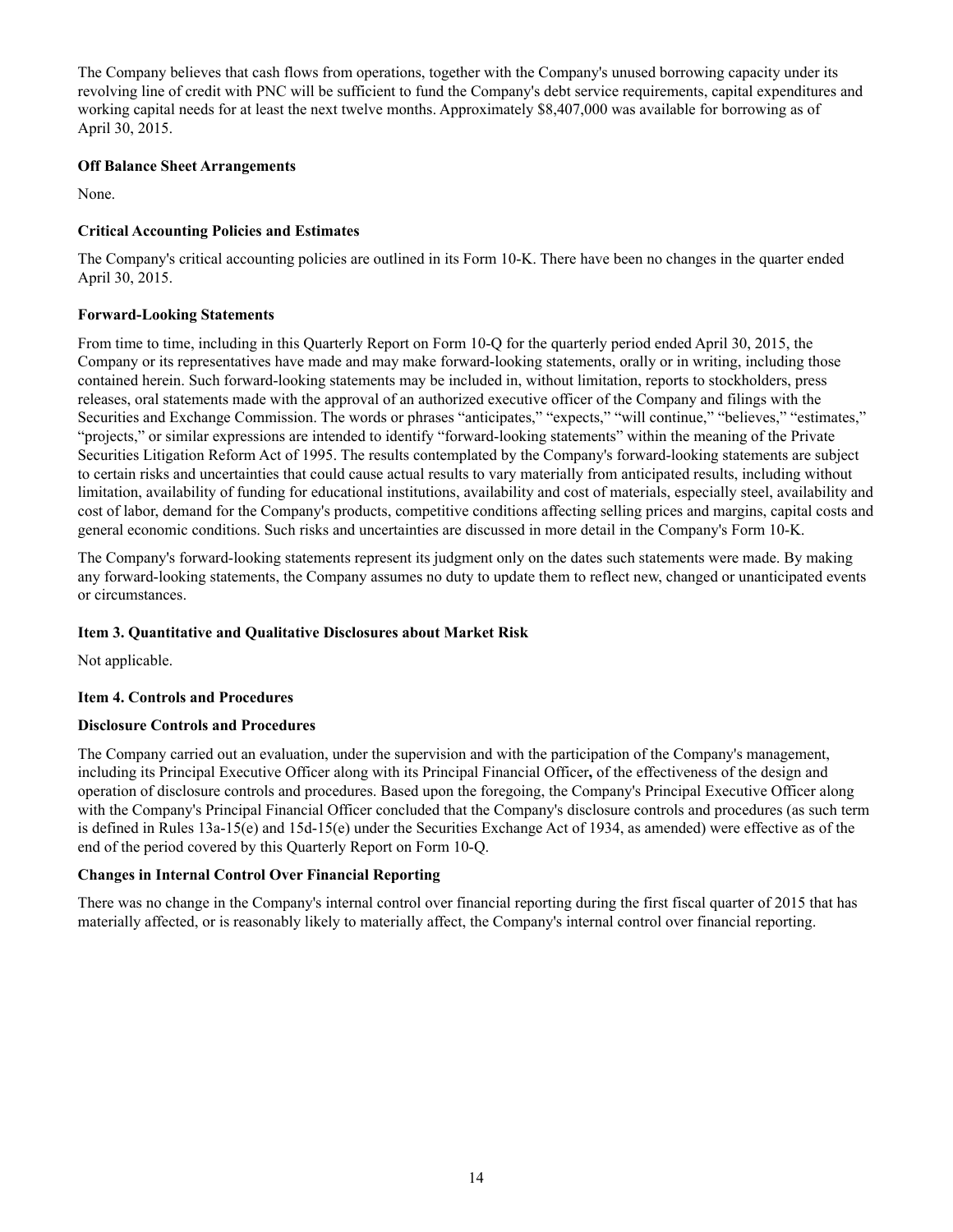#### **PART II — Other Information**

#### **Virco Mfg. Corporation**

#### <span id="page-15-1"></span><span id="page-15-0"></span>**Item 1. Legal Proceedings**

The Company has various legal actions pending against it arising in the ordinary course of business, which in the opinion of the Company, are not material in that management either expects that the Company will be successful on the merits of the pending cases or that any liabilities resulting from such cases will be substantially covered by insurance. While it is impossible to estimate with certainty the ultimate legal and financial liability with respect to these suits and claims, management believes that the aggregate amount of such liabilities will not be material to the results of operations, financial position, or cash flows of the Company.

#### <span id="page-15-2"></span>**Item 1A. Risk Factors**

Not applicable.

#### <span id="page-15-3"></span>**Item 2. [Unregistered Sales of Equity Securities, Use of Proceeds and Issuer Purchases of Equity Securities](#page-15-3)**

None.

#### <span id="page-15-5"></span>**Item 3. Defaults Upon Senior Securities**

None.

## <span id="page-15-6"></span>**Item 4. Mine Safety Disclosures**

Not applicable.

#### <span id="page-15-7"></span>**Item 5. Other Information**

None.

#### <span id="page-15-4"></span>**Item 6. Exhibits**

Exhibit 31.1 — Certification of Robert A. Virtue, Chief Executive Officer, pursuant to Rules 13a-14 and 15d-14 of the Securities Exchange Act, as adopted pursuant to section 302 of the Sarbanes-Oxley Act of 2002.

Exhibit 31.2 — Certification of Robert E. Dose, Vice President, Finance, pursuant to Rules 13a-14 and 15d-14 of the Securities Exchange Act, as adopted pursuant to section 302 of the Sarbanes-Oxley Act of 2002.

Exhibit 32.1 — Certification of Principal Executive Officer and Principal Financial Officer pursuant to 18 U.S.C. Section 1350, as adopted pursuant to Section 906 of the Sarbanes-Oxley Act of 2002.

Exhibit 101.INS — XBRL Instance Document.

Exhibit 101.SCH — XBRL Taxonomy Extension Schema Document.

Exhibit 101.CAL — XBRL Taxonomy Extension Calculation Linkbase Document.

Exhibit 101.LAB — XBRL Taxonomy Extension Label Linkbase Document.

Exhibit 101.PRE — XBRL Taxonomy Extension Presentation Linkbase Document.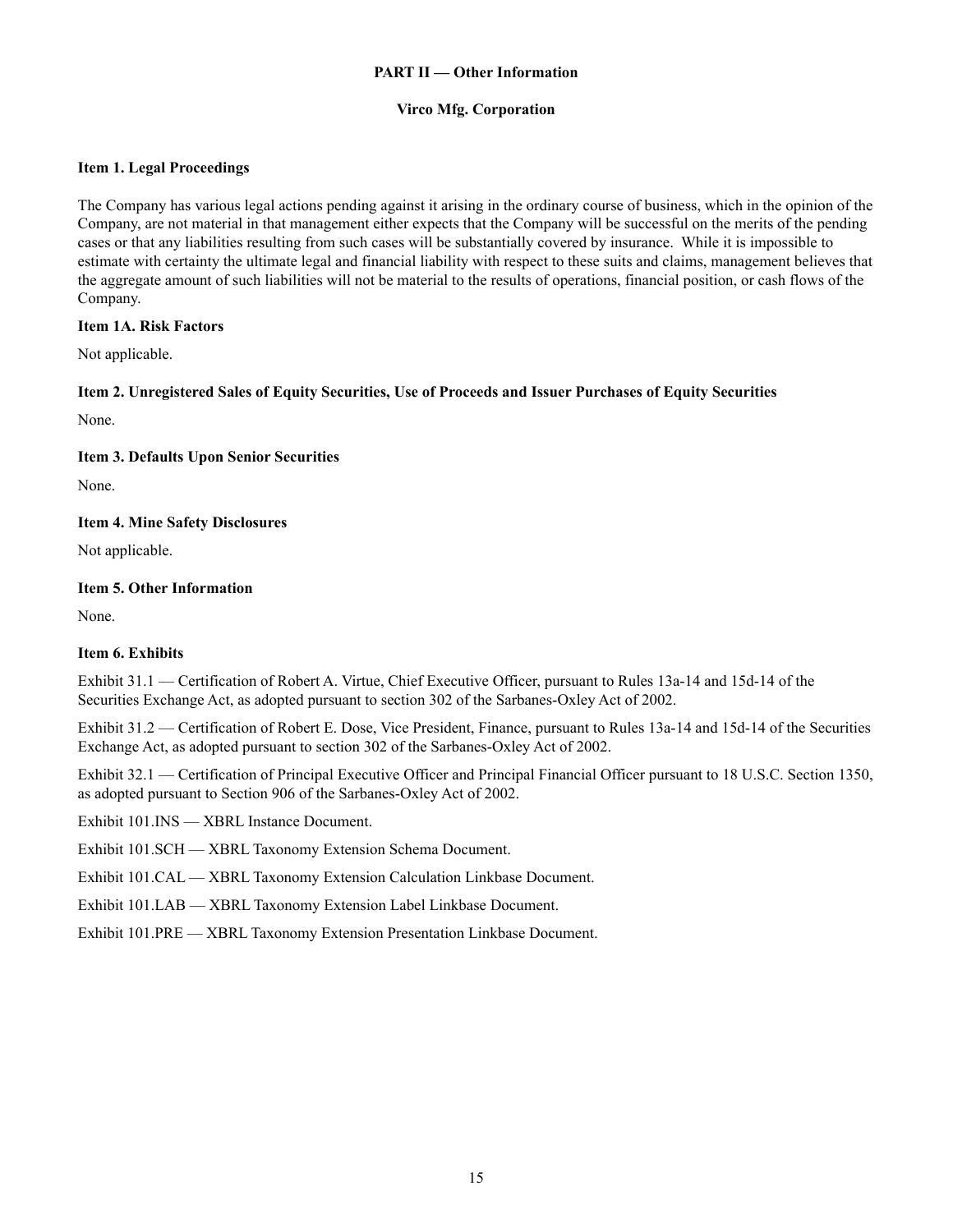## **SIGNATURES**

Pursuant to the requirements of the Securities Exchange Act of 1934, the registrant has duly caused this report to be signed on its behalf by the undersigned thereunto duly authorized.

VIRCO MFG. CORPORATION

Date: June 12, 2015 By: /s/ Robert E. Dose

*Robert E. Dose Vice President — Finance*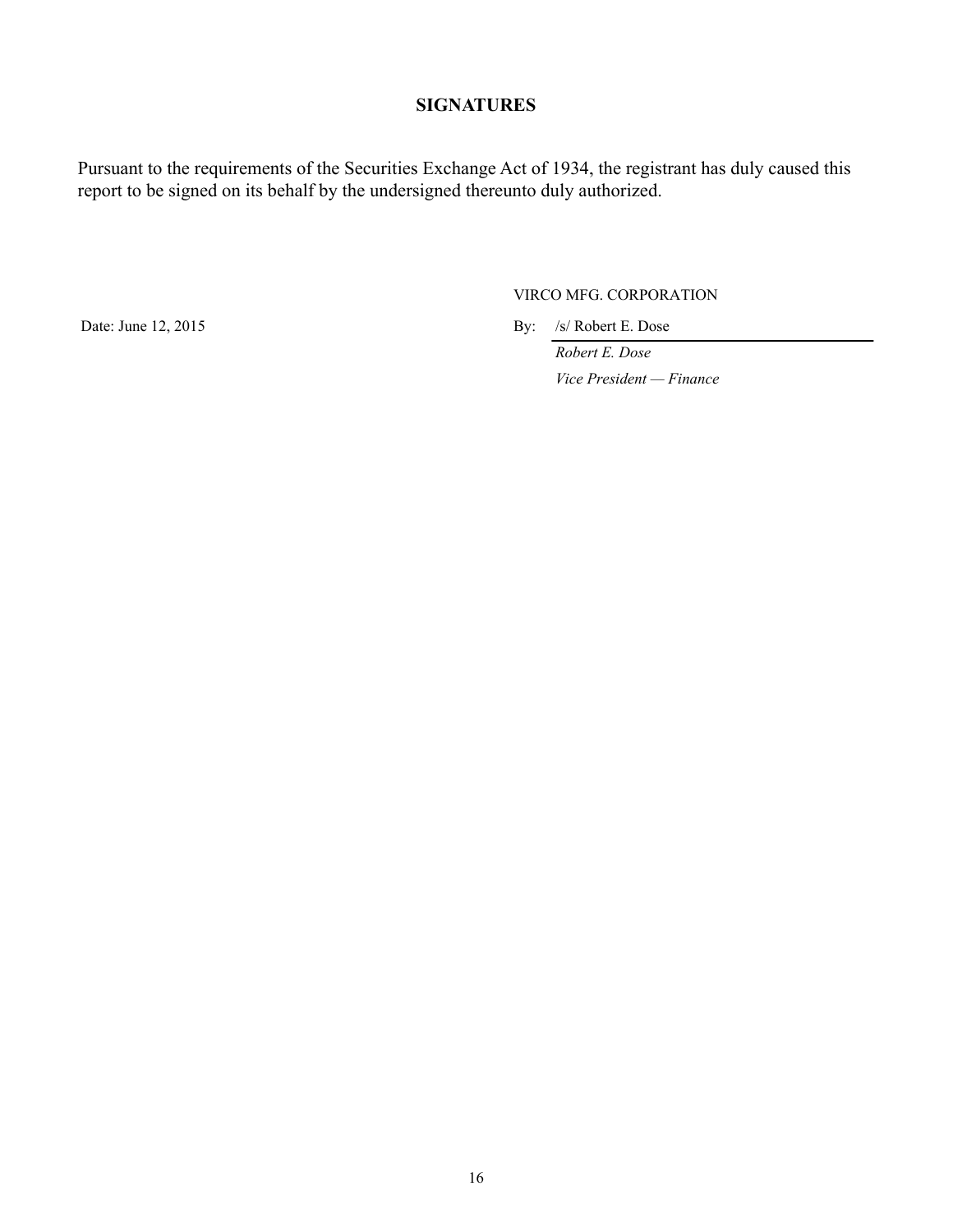#### **CERTIFICATIONS**

I, Robert A. Virtue, certify that:

1. I have reviewed this Form 10-Q of Virco Mfg. Corporation;

2. Based on my knowledge, this report does not contain any untrue statement of a material fact or omit to state a material fact necessary to make the statements made, in light of the circumstances under which such statements were made, not misleading with respect to the period covered by this report;

3. Based on my knowledge, the financial statements, and other financial information included in this report, fairly present in all material respects the financial condition, results of operations and cash flows of the registrant as of, and for, the periods presented in this report;

4. The registrant's other certifying officer(s) and I are responsible for establishing and maintaining disclosure controls and procedures (as defined in Exchange Act Rules 13a-15(e) and 15d-15(e)) and internal control over financial reporting (as defined in Exchange Act Rules 13a-15(f) and 15d-15(f)) for the registrant and have:

(a) Designed such disclosure controls and procedures, or caused such disclosure controls and procedures to be designed under our supervision, to ensure that material information relating to the registrant, including its consolidated subsidiaries, is made known to us by others within those entities, particularly during the period in which this report is being prepared;

(b) Designed such internal control over financial reporting, or caused such internal control over financial reporting to be designed under our supervision, to provide reasonable assurance regarding the reliability of financial reporting and the preparation of financial statements for external purposes in accordance with generally accepted accounting principles;

(c) Evaluated the effectiveness of the registrant's disclosure controls and procedures and presented in this report our conclusions about the effectiveness of the disclosure controls and procedures, as of the end of the period covered by this report based on such evaluation; and

(d) Disclosed in this report any change in the registrant's internal control over financial reporting that occurred during the registrant's most recent fiscal quarter (the registrant's fourth fiscal quarter in the case of an annual report) that has materially affected, or is reasonably likely to materially affect, the registrant's internal control over financial reporting; and

5. The registrant's other certifying officer(s) and I have disclosed, based on our most recent evaluation of internal control over financial reporting, to the registrant's auditors and the audit committee of the registrant's board of directors (or persons performing the equivalent functions):

(a) All significant deficiencies and material weaknesses in the design or operation of internal control over financial reporting which are reasonably likely to adversely affect the registrant's ability to record, process, summarize and report financial information; and

(b) Any fraud, whether or not material, that involves management or other employees who have a significant role in the registrant's internal control over financial reporting.

/s/ Robert A. Virtue

Robert A. Virtue

Date: June 12, 2015 *Chief Executive Officer and Chairman of the Board (Principal Executive Officer)*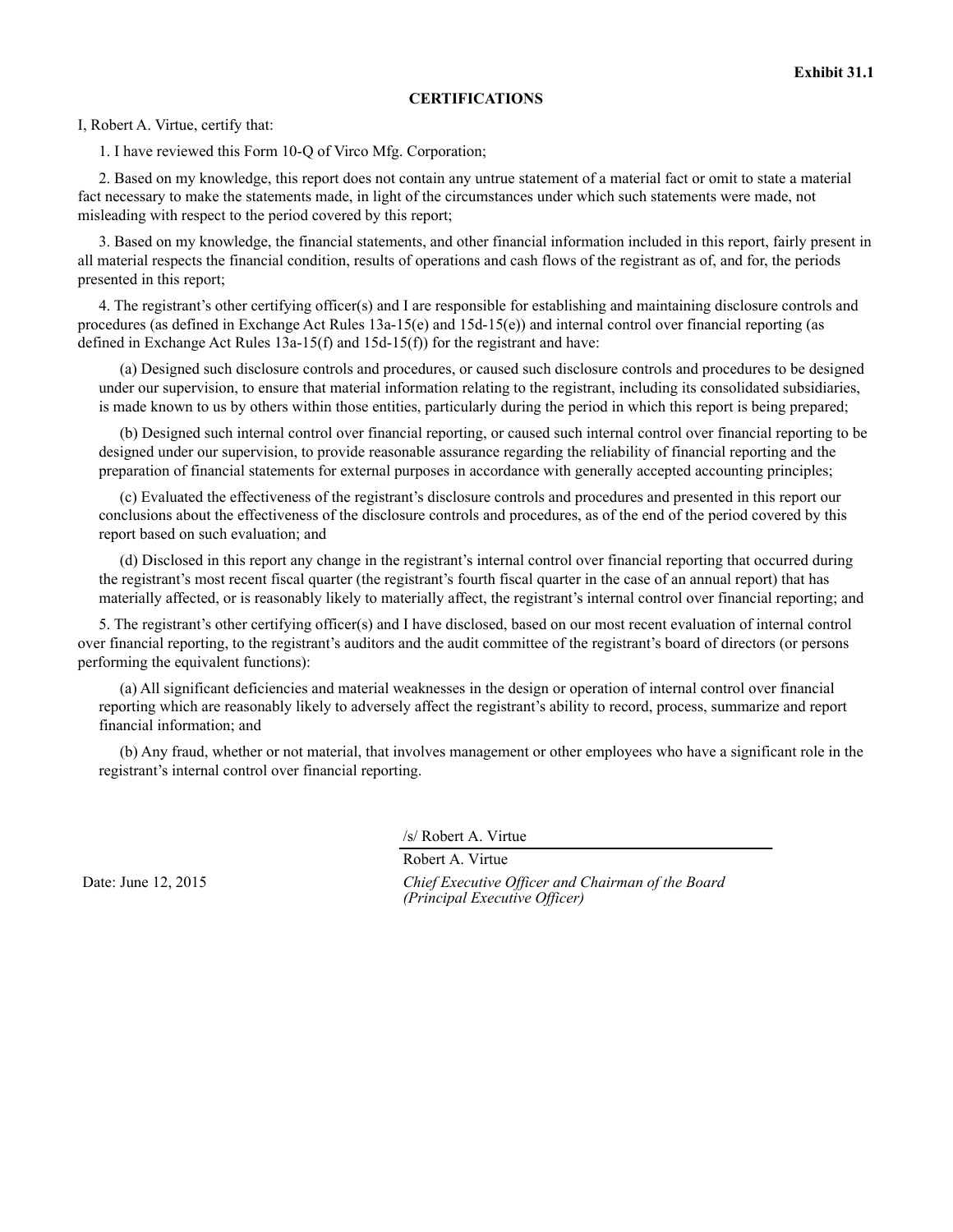#### **CERTIFICATIONS**

I, Robert E. Dose, certify that:

1. I have reviewed this Form 10-Q of Virco Mfg. Corporation;

2. Based on my knowledge, this report does not contain any untrue statement of a material fact or omit to state a material fact necessary to make the statements made, in light of the circumstances under which such statements were made, not misleading with respect to the period covered by this report;

3. Based on my knowledge, the financial statements, and other financial information included in this report, fairly present in all material respects the financial condition, results of operations and cash flows of the registrant as of, and for, the periods presented in this report;

4. The registrant's other certifying officer(s) and I are responsible for establishing and maintaining disclosure controls and procedures (as defined in Exchange Act Rules 13a-15(e) and 15d-15(e)) and internal control over financial reporting (as defined in Exchange Act Rules 13a-15(f) and 15d-15(f)) for the registrant and have:

(a) Designed such disclosure controls and procedures, or caused such disclosure controls and procedures to be designed under our supervision, to ensure that material information relating to the registrant, including its consolidated subsidiaries, is made known to us by others within those entities, particularly during the period in which this report is being prepared;

(b) Designed such internal control over financial reporting, or caused such internal control over financial reporting to be designed under our supervision, to provide reasonable assurance regarding the reliability of financial reporting and the preparation of financial statements for external purposes in accordance with generally accepted accounting principles;

(c) Evaluated the effectiveness of the registrant's disclosure controls and procedures and presented in this report our conclusions about the effectiveness of the disclosure controls and procedures, as of the end of the period covered by this report based on such evaluation; and

(d) Disclosed in this report any change in the registrant's internal control over financial reporting that occurred during the registrant's most recent fiscal quarter (the registrant's fourth fiscal quarter in the case of an annual report) that has materially affected, or is reasonably likely to materially affect, the registrant's internal control over financial reporting; and

5. The registrant's other certifying officer(s) and I have disclosed, based on our most recent evaluation of internal control over financial reporting, to the registrant's auditors and the audit committee of the registrant's board of directors (or persons performing the equivalent functions):

(a) All significant deficiencies and material weaknesses in the design or operation of internal control over financial reporting which are reasonably likely to adversely affect the registrant's ability to record, process, summarize and report financial information; and

(b) Any fraud, whether or not material, that involves management or other employees who have a significant role in the registrant's internal control over financial reporting.

> /s/ Robert E. Dose Robert E. Dose

Date: June 12, 2015 *Vice President — Finance, Secretary and Treasurer (Principal Financial Officer)*